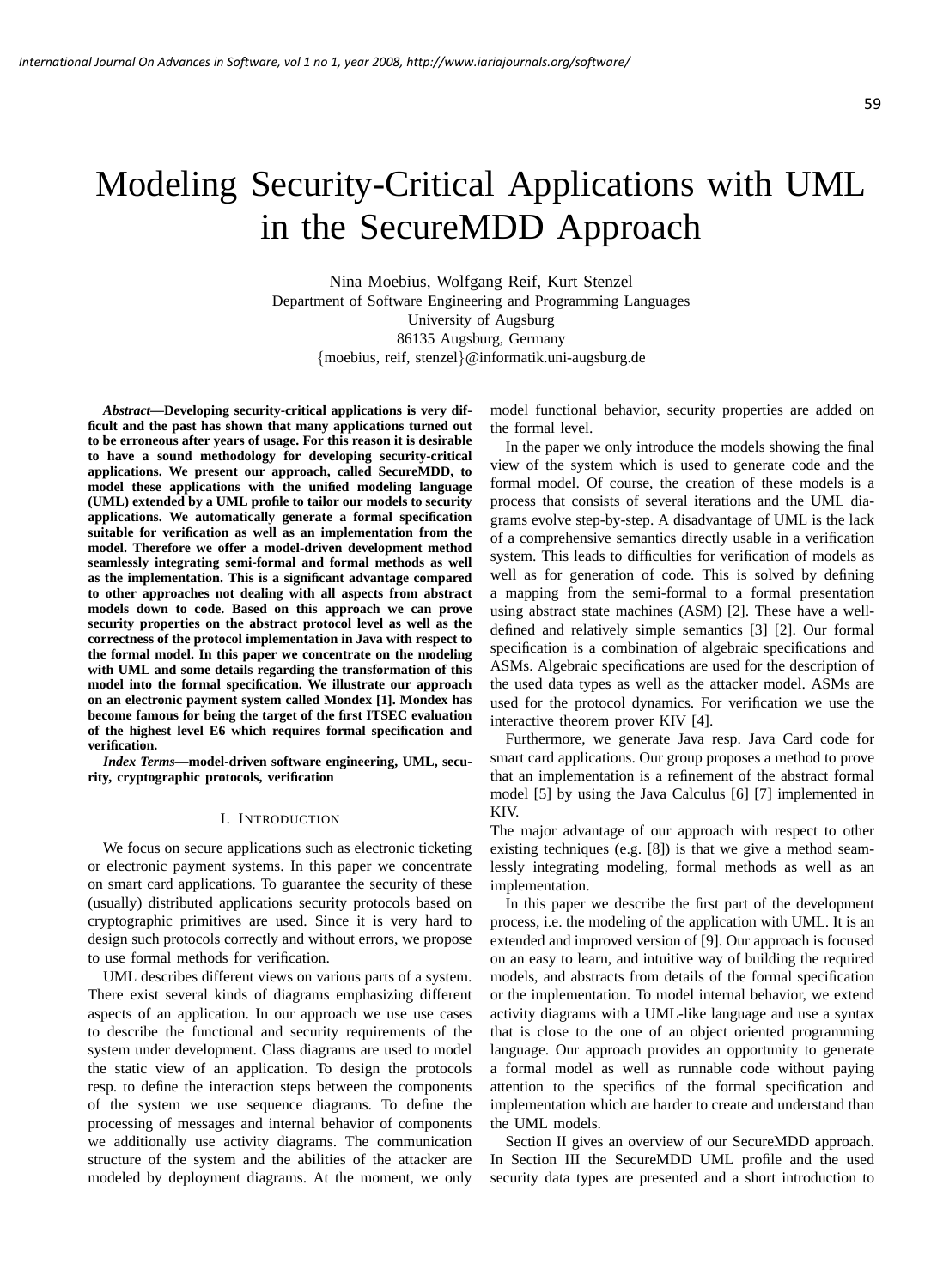the Model Extension Language (MEL) is given. Our modeling technique is illustrated by an electronic payment application called Mondex that is introduced in Section IV. In Section V we present the modeling of a security-critical application on the platform-independent level in detail and describe the platform-specific model in Section VI. Section VII gives some details about the MEL syntax and grammar. In Section VIII we shortly address some specifics regarding the generation of Java Card code, Section IX exemplifies some details of the transformation from UML into the formal model. Section X addresses related work and Section XI concludes.

## II. THE SECUREMDD APPROACH

In this section we give an overview of our framework which aims to develop secure applications (see Fig. 1). The approach is based on model-driven software development (MDSD) methods. The developer creates a UML model of the system under development. Then, several model-to-model (M2M) and model-to-text (M2T) transformations are applied and finally, Java(Card) code as well as a formal model are generated.



Fig. 1. Overview of the SecureMDD Approach

The approach starts with the modeling of a security-critical application with UML. We model the complete application, i.e. the static view, the structure of the system as well as the dynamic parts of an application. Since UML does not provide abilities to model the whole dynamic view, we extend the UML, especially UML activity diagrams, by a language called Model Extension Language (MEL). This language allows for modeling of e.g. assignments and creation of objects.

In the first step, the developer creates a UML model of the system under development  $(1)$ ). This model is platformindependent, i.e. it does not contain any specifics regarding the formal model or Java(Card) code. To model the flow of information and the processing of messages, activitiy diagrams extended with MEL expressions are used.

In a next step, the MEL expressions are parsed and stored in an abstract syntax tree. The 'Extended UML Model' is an instance of the UML metamodel which is extended by an abstract syntax tree of the MEL language  $(2)$ ). The generation is done automatically using model-to-model transformations.

Afterwards, as well with model-to-model transformations, different platform-specific models (PSM) are generated (3). On this level, the UML meta model is used. On the one hand, a model showing the smart card specific information is generated. This includes primitive types used in Java Card, Java Card expressions in activity diagrams as well as the translation of the stereotypes used in the previous model to Java classes. More details about the PSM can be found in Sect. VI. A smart card application always consists of one or more cards as well as a terminal with a card reader that communicates with the smart card. The terminal can be implemented using any programming language but Java is used in our approach. Since in this paper we concentrate on the modeling of the smart card part of an application, we omit the platform-specific model for generating the terminal code. On the other hand, we generate a platform-specific model containing details regarding the formal model which is based on algebraic specifications and abstract state machines (ASM). The expressions given as a MEL model are translated into syntactically correct ASM rules.

In a next step, a 'Java Model' resp. a 'Formal ASM Model' is generated from the platform-specific models. The Java model is an abstract syntax tree of Java whereas the ASM model is an abstract syntax tree of ASMs. Then, in a modelto-text (M2T) transformation, these models are transformed into Java Card code resp. a formal specification  $(5)$ ). The latter can be used to prove security properties of the modeled application using our interactive theorem prover KIV [10]. For hand-written formal models we already developed a method to prove security properties [11] [12].

The model-to-model transformations are implemented with the language QVT [13] and all model-to-text transformations with XPand [14].

# III. THE SECUREMDD PROFILE AND THE MODEL EXTENSION LANGUAGE

In this section some security related data types and a UML profile which is tailored to cope with specifics regarding security-critical smart card applications are introduced. Furthermore, the Model Extension Language (MEL) that is used to extend UML activity diagrams is explained.

#### *A. Predefined Security Datatypes*

To model a security-critical application with UML it is expedient to define a few data types that are useful in these applications. Figure 2 shows the data types defined for the SecureMDD approach.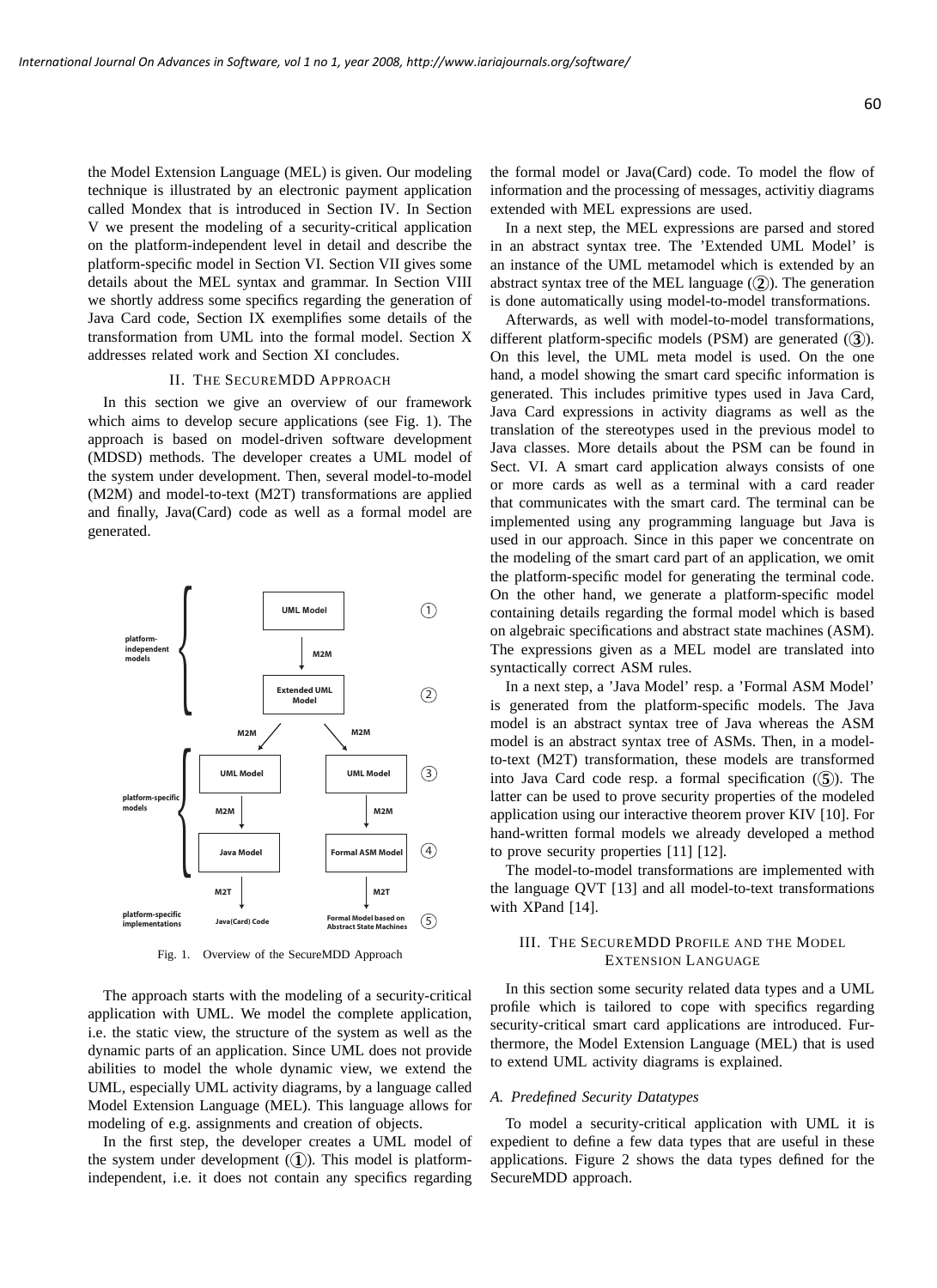

Fig. 2. Security Datatypes defined for the SecureMDD Approach

One important aspect is the use of keys. Thus, we define an abstract class Key that contains a cryptographic key. To capture the difference between symmetric and asymmetric encryption, i.e. public and private, keys, three subclasses of the Key class exist. Furthermore, a class Nonce representing nonces, i.e. random numbers used only once, is given. For example, nonces are used in cryptographic protocols to avoid replay attacks. Besides we define a type Secret which contains values that have to be kept secret, e.g. pin numbers or pass phrases. We explicitly distinguish secrets from primitive strings because this simplifies the formal verification of security properties. The classes HashedData, SignedData and EncData represent data that is hashed, digitally signed resp. encrypted. To facilitate the modeling on an abstract level without committing to an implementation language we additionally use primitive classes called Number, String and Boolean that represent numbers, strings as well as boolean values.

## *B. The SecureMDD Profile*

Since UML is designed only to model standard application scenarios there is a need to extend it to specific application domains. For this reason the Object Management Group (OMG) [15] provides a mechanism to extend the scope of UML in a lightweight way by defining UML profiles. A profile extends the UML meta model and defines a set of stereotypes, tagged values and constraints.

In this section the SecureMDD UML profile is introduced.



Fig. 3. UML stereotypes defining the components smart card and terminal

Figure 3 illustrates the stereotypes defined for the components of a smart card application, i.e. one stereotype to annotate a class representing a smart card and one stereotype to label a class representing a smart card terminal with a card reader. These stereotypes are used in class diagrams to describe the static view of the application as well as in deployment diagrams to define the structure of the system. In deployment diagrams we use the meta model element *Node* to describe the components of the system. Since the *Node* element is derived from the meta model element *Class* it is sufficient to extend the meta class *Class* with the stereotype.

In the SecureMDD approach the message types exchanged during a protocol run are modeled as classes instead of operations. This is motivated by the fact that data in smart card applications is sent from resp. to the card in the form of sequences of bytes. Thus, the idea is to have a message as a (serialized) object instead of a remote method call. In Figure 4 the stereotypes annotating message classes are given.



Fig. 4. UML stereotypes annotating message classes

Here, we distinguish message objects exchanged between the card and the terminal and message objects sent from the user of the system to the system, for example by entering data using a GUI. The latter is explicitly modeled because for verification we need a formal model of the whole application, including the user inputs. Since the messages are defined in the class diagram, the stereotypes extend the meta class *Class*.

Figure 5 shows the stereotypes to label data classes and constants.



Fig. 5. UML stereotypes defining data, constants and status

These classes extend the meta class Class. Classes annotated with stereotype ≪data≫ are non-cryptographic data types. Classes not annotated with any stereotype are considered as ≪data≫ data type. To define constants used in the models the stereotype ≪Constant≫ is used. The stereotype ≪status≫ indicates the state of a component. While executing a protocol it is often essential to keep track of the step in the protocol that must be executed next. Depending on this step, the component may react differently by processing the next message or abort if the received message differs from the expected one. All possible states are modeled as an enumeration. An association between the component class, i.e. the terminal or the smart card, to the state class (annotated with stereotype ≪status≫) indicates the state of the component.

Figure 6 shows the stereotypes defined for digital signatures, encryption and hashing.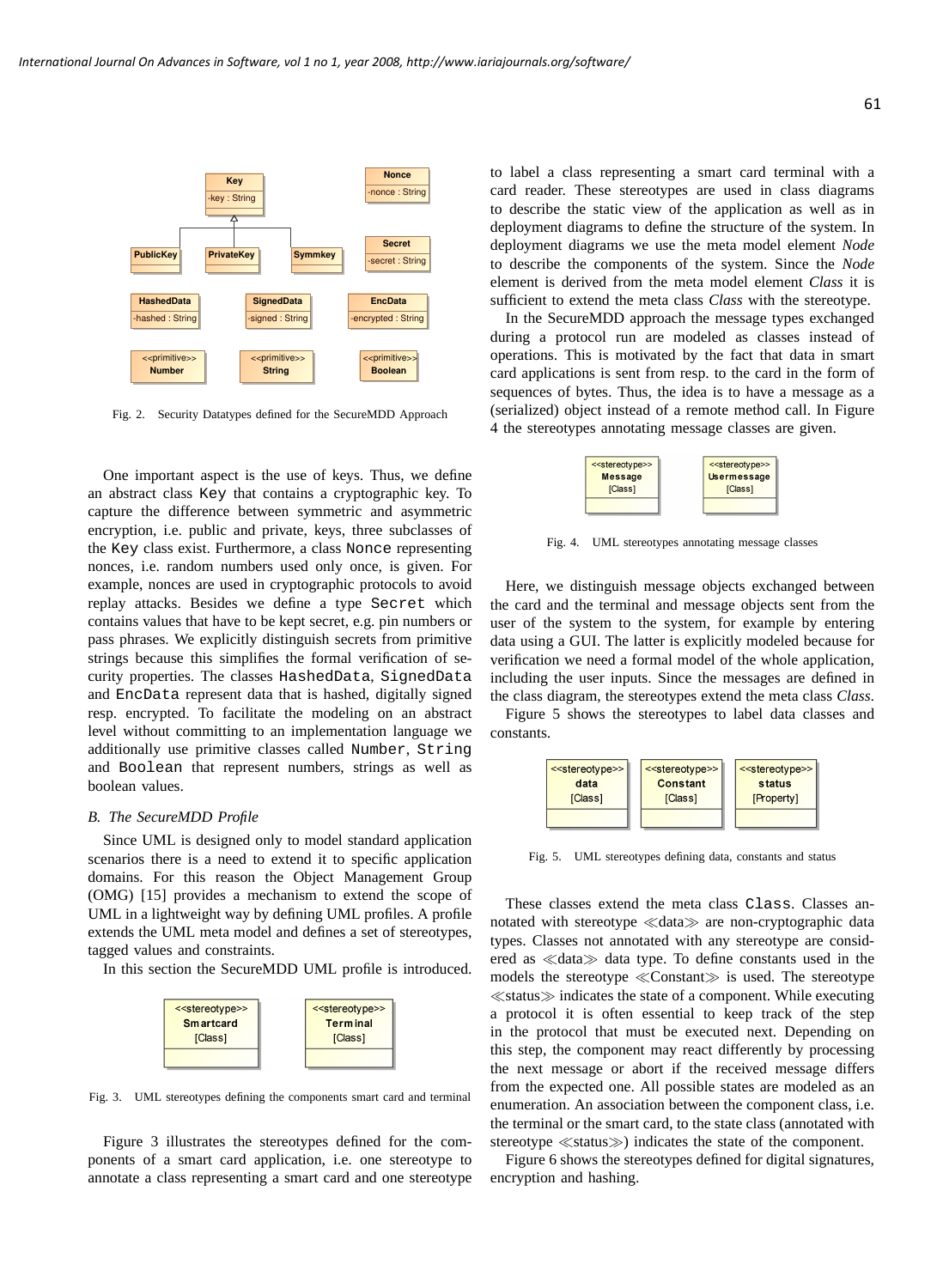

Fig. 6. UML stereotypes for encryption, hashing and signatures

If data modeled in the diagram is going to be signed, encrypted or hashed, it is annotated with stereotype ≪SignData≫, ≪PlainData≫ resp. ≪HashData≫. These stereotypes extend the meta class Class. Furthermore, we define stereotypes that denote the signing, encryption resp. hashing of data. If data is going to be encrypted during a protocol run, the data class is marked with stereotype ≪PlainData≫. If this data is encrypted and the result stored in a field of, e.g. the smart card or a message object, the corresponding association between this object and the PlainData object is annotated with stereotype ≪encrypted≫. In the class diagram we do not specify which key is used for encryption. Since this is a dynamic aspect, the concrete encrypt operation including the specification of the used key is specified in activity diagrams. Note that the generation of the formal model and Java Card code would also be possible if we omit the use of the stereotypes ≪SignData≫, ≪PlainData≫ and ≪HashData≫, i.e. all required information is already given when using the remaining stereotypes. However, we feel that it is good practice to use them because they increase the readability of the platform-independent models.

To verify certain security properties that have to hold for the modeled system it is necessary to describe a possible attacker resp. his abilities. An attacker may be able to interfere with the communication between smart card and terminal. This can be modeled appropriately with deployment diagrams. We use the communication path element to annotate the capabilities an attacker has to affect the communication. For this purpose we define the stereotype ≪Threat≫. The stereotype has three tags read, send and suppress that indicate if the attacker is able to read messages sent over that path, send or suppress messages. In some scenarios an attacker may try to forge a component, e.g. he may program his own smart card. If a fake component is conceivable it is annotated with stereotype ≪forgeable≫. The stereotypes defined to describe the attacker are shown in Figure 7.

## *C. The Model Extension Language (MEL)*

The Model Extension Language (MEL) is used to extend activity diagrams. It is a simple language whose expressions are used in Action elements, SendSignalActions, AcceptEventActions as well as in guards to model e.g. object creation, assignments, conditions, or the sending of a

| < <stereotype>&gt;</stereotype>                   | < <stereotype>&gt;</stereotype> |
|---------------------------------------------------|---------------------------------|
| <b>Threat</b>                                     | forgeable                       |
| <b>mmunicationPath1</b>                           | [Node]                          |
| ad : boolean<br>end: boolean<br>uppress : boolean |                                 |

 $[<sup>C</sup>]$ 

 $-$ re<br> $-$ se<br> $-$ se

Fig. 7. UML stereotypes specifying the attacker capabilities

message. The aim is to have a language that can be used to model cryptographic protocols and at the same time is more abstract than a programming language. For example, MEL has a copy semantics and the developer does not have to take care about memory management and object creation which must be handled with care on smart cards. Since MEL is tailored to model the protocols of security-critical applications, it contains several keywords resp. predefined methods to express e.g. encryption, decryption, the generation of nonces and hash values. More details about MEL are given in Section VII.

#### IV. MONDEX

The SecureMDD approach is illustrated with the Mondex application which is introduced in this section.

Mondex cards are smart cards that are used as electronic purses with the aim of replacing coins by electronic cash. Mondex is owned by Mastercard International [1]. The main field of application is the secure transfer of money from one smart card to a second card. To perform a transfer both cards are inserted into a smart card terminal that also acts as user interface. The security properties that have to be verified for Mondex are that no money can be created and any value must be accounted for. In detail, this means that no money can be loaded onto a Mondex card without subtracting it from another card. Furthermore, if a transaction fails, no money should be lost. The Mondex case study recently received a lot of attention because its formal verification has been set up as a challenge for verification tools [16] that several groups [17] as well as our group [18] [19] worked on. For Mondex, several approaches dealing with formal methods and verification (model-checking, theorem proving and constraint solver) exist. But, they are not combined with an engineering discipline for system development. Rather, they use only formal techniques for specification and verification of the Mondex application. In the SecureMDD approach software engineering techniques and formal methods are integrated.

The Mondex application is another example that the design of security-critical systems is difficult. While verifying the security of the application our group has found a flaw in the original protocol [16]. Exploiting this flaw it is possible to cause a denial of service attack that fills the memory of the card. In this state the card is disabled unless the owner returns it to the bank. More details about the flaw can be found in [18]. The protocol given in this paper is a slight modification of the original protocol introduced in [20] and avoids the denial of service attack.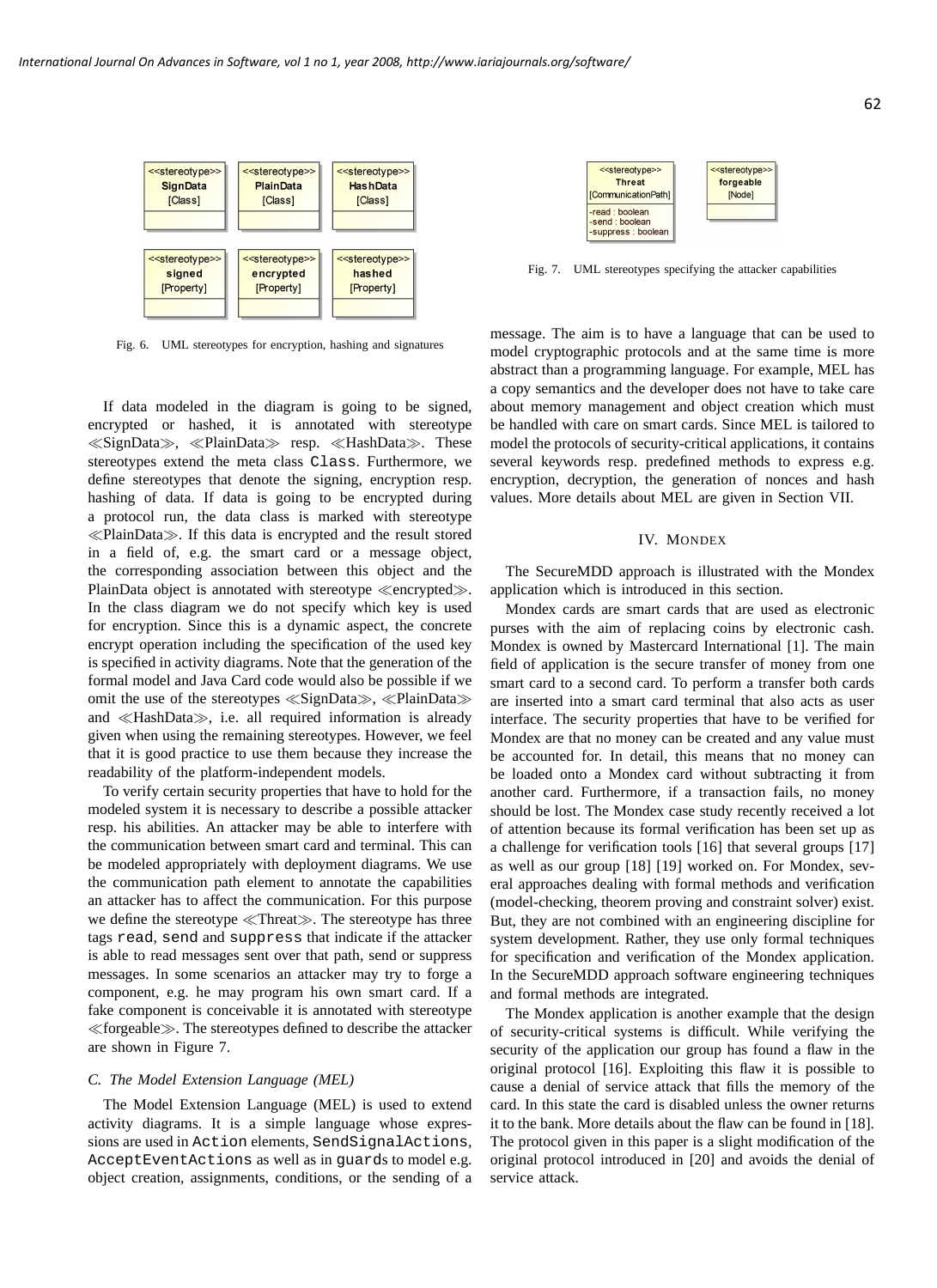# V. MODELLING OF SECURITY-CRITICAL SMART CARD APPLICATIONS WITH UML

In this section our method to develop a security-critical application is introduced. All steps and artefacts are exemplified by the Mondex application. In subsection V-A the description of functional and security requirements using use cases is given. In subsection V-B our methodology to describe cryptographic protocols on a very abstract level is introduced. In subsection V-C the modeling of the static view using class diagrams is presented, subsection V-D describes the specification of the dynamic behavior using activity diagrams and the Model Extension Language. Subsection V-E introduces the modeling of the communication model as well as the attacker abilities using deployment diagrams.

## *A. Use Cases describing functional and security requirements*

Use cases are used to capture functional requirements of the system in an informal way. As in a traditional software engineering process one or more use cases are written that describe the interaction between the system and external actors or systems. They describe the application in a way that can easily be understood. In our modeling method, use cases are the basis for the sequence and activity diagrams that are used to build the formal model as well as executable code. Below five of the use cases for Mondex are given. The first one, Person-to-Person Payment, is then used as running example in the following subsections.

# **Person-to-Person Payment**

Basic Flow:

- 1) The customer of a shop wants to pay with his Mondex card.
- 2) He as well as the shop owner insert their cards into the corresponding card reader.
- 3) The shop owner enters the amount to pay.
- 4) The customer confirms the amount and starts the transfer of money.
- 5) The entered amount is transferred from the card of the customer to the card of the shop owner.
- 6) The system confirms the transfer by returning a receipt.
- 7) Both participants remove their cards from the reader.

## Alternative Flows:

- 3) The entered amount is wrong: The shop owner cancels the process.
- 4) The customer does not agree with the entered amount: He cancels the transfer and the system aborts.
- 5) The balance of the customer card is lower than the amount to pay: The systems aborts and returns an error message.
- 5) The entered amount added to the current balance of the shop card exceeds the maximum value that can be loaded: The system aborts and returns an error message.
- 5) An error occurs while transferring the money or one of the participants removes his card too early: The system aborts and returns an error message. If the amount was

already reduced on the customer card but has not been added to the card of the shop owner this is recorded on both cards. To recover the original balance of the customer card both cards have to be shown at the bank (see use case "Recovery of Money").

Security Requirements:

- No money is lost: If a transfer fails, either no money is charged from the customer card or if money was already charged it can be recovered correctly.
- An attacker is not able to program his own card such that he can use it as customer card and pay with it.
- It is not possible to load money onto a card without subtracting the same amount from a second card, i.e. no money can be created.
- It is not possible that a shop owner debits a higher amount than has been agreed.

# **Payment using Internet**

Basic Flow:

- 1) A customer wants to pay with his Mondex card using an internet shop.
- 2) He inserts his card into his card reader (which is connected to his PC) and opens the web presentation of the shop.
- 3) He selects the products he wants to buy, enters his postal address for shipment and selects that he wants to pay now.
- 4) A connection to the remote card reader of the shop owner is established. The Mondex card of the shop owner is in this reader.
- 5) The amount to pay is transferred from the card of the customer to the card of the shop owner.
- 6) The system confirms the transfer.
- 7) The customer removes his card from the reader.
- 8) The shop owner sends the goods to the customer.

Alternative Flows:

- 3) The balance of the customer card is lower than the amount to pay: The systems aborts and returns an error message.
- 4) The entered amount added to the current balance of the shop card exceeds the maximum value that can be loaded: The system aborts and returns an error message.
- 5) An error occurs while transferring the money or one of the participants removes his card too early: The system aborts and returns an error message. If the amount was already reduced on the customer card but has not been added to the card of the shop owner this is recorded on both cards. To recover the original balance of the customer card both cards have to be shown at the bank (see use case "Recovery of Money").

Security Requirements:

• see use case "Person-to-Person Payment"

# **Recovery of Money**

Basic Flow: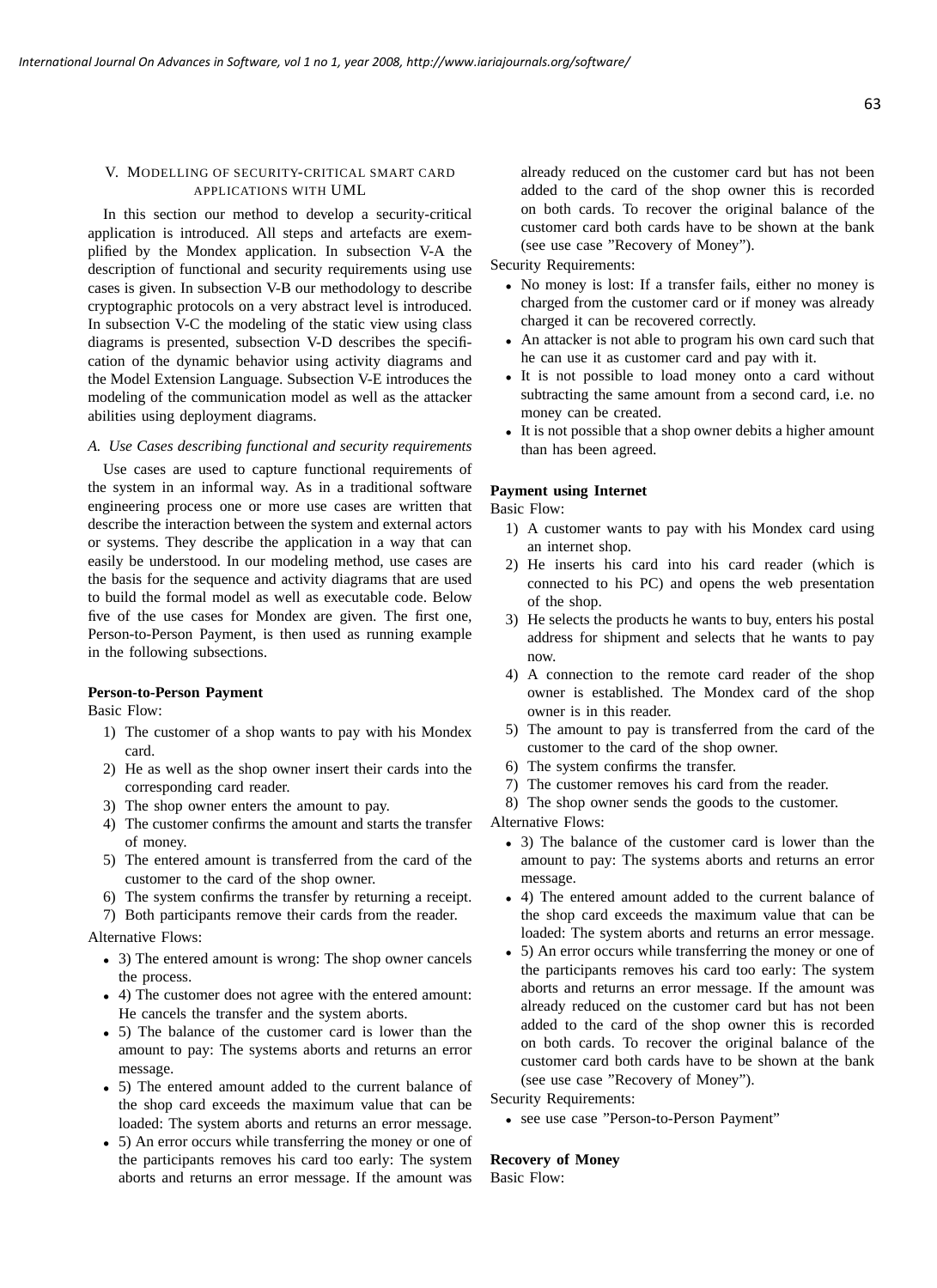- 1) If a transaction fails (i.e. money was charged from the customer card but has not been added to the shop card) both participants of the transfer go to the bank.
- 2) Showing their Mondex cards it can be discovered if and what amount of money was reduced from the customer card.
- 3) The system adds the corresponding amount to the customer card.

Alternative Flows:

• 3) If the amount added to the current balance of the customer card exceeds the maximum balance of the card the amount will be paid out in cash.

Security Requirements:

- If money was lost it can be recovered only once, i.e. showing the cards again it is not possible to force a recovery again.
- It can be detected if the transfer has been aborted after the amount was added to the shop card. In this case no money is recovered.

# **Recharge of money at an automatic teller machine (ATM)** Basic Flow:

- 1) The card owner goes to the ATM (within his bank) and inserts his Mondex card.
- 2) The card owner specifies the details of his bank account.
- 3) He authorizes by entering his PIN number.
- 4) The system checks that the PIN is correct.
- 5) The card owner enters the amount he wants to recharge.
- 6) The entered amount is debited from the bank account of the card owner and loaded onto the card.
- 7) The card owner removes his card from the terminal.

Alternative Flows:

- 4) The entered PIN is not correct: The system returns an error message and asks for retry. After three times entering a wrong PIN the card is locked.
- 5) The balance of the owners bank account is less than the entered amount: The system returns an error message and requests to enter a lower amount.
- 5) The entered amount added to the current balance of the card exceeds the maximum value that can be loaded: The system returns an error message and requests to enter a lower amount.

Security Requirements:

• The amount loaded onto the card equals the one charged from the bank account. It is not possible to load money onto a card without reducing the bank account by the correct amount.

## **Discharge at an ATM**

Basic Flow:

- 1) The card owner inserts his card into an ATM at the bank.
- 2) He selects that he wants to have repaid the money.
- 3) The ATM pays out the amount currently stored onto the card and sets the current balance of the card to zero.

4) The customer removes the card from the reader. Alternative Flows:

• 3) The customer removes his card from the reader too early: No money is paid out.

Security Requirements:

- The amount paid out in cash equals the balance of the card.
- If returning the cash to the card owner the balance of the card is set to zero.

Other use cases cover the viewing of the last transactions, storing money of different currencies on the same card or payments using mobile phones. Also the recharge of money using the internet or the use of money in cash instead of a bank account for recharge is possible. Since the entire application is too large to present here we only model the transfer of money between a shop owner card and a customer card (Use Case Person-to-Person Payment).

### *B. The Protocol Description*

Our goal is to give an intuitive way to model security protocols. A reader of the model should be able to understand the protocol without getting lost in details. We use sequence diagrams to specify the protocol steps and the flow of information. The idea is to start with a very abstract view of the possible protocols and refine these sequence diagrams step by step. The diagram shown in Fig. 8 shows the final sequence diagram for "Person-to-Person Payment". At this point the protocol which is later implemented is already elaborated. This diagram is used as basis to develop the complete dynamic behavior of the system using activity diagrams. Note that we do not show the diagrams that were drawn while working out the final models.

The sequence diagram contains one lifeline for each component participating in the protocol and additionally one lifeline for the "user". The user represents the customer of the service and usually initiates a protocol, i.e. 'sends' the first message. For Mondex, we distinguish the card of the shop owner (in the following called *to* purse) and the card of the customer (in the following called *from* purse). Since a Mondex card can act as *to* card as well as *from* card this distinction is only to achieve a better readability of the diagrams.

The protocol used for payments between two persons (see Fig. 8) works as follows:

The user, i.e. the shop owner, initiates the protocol run by sending the value to be transferred to the terminal (UTransferMoney). Afterwards the terminal queries the *to* purse to provide its data, e.g. its name (= unique number), by sending the instruction getData. The *to* purse returns this data (message ResGetData). In a next step the terminal sends a message called StartFrom to the *from* purse which initiates the transfer on the from purse. This message contains all information required to start the transfer, i.e. the value to be transferred as well as the unique data of the other purse. Then, the *from* purse sends a StartTo message to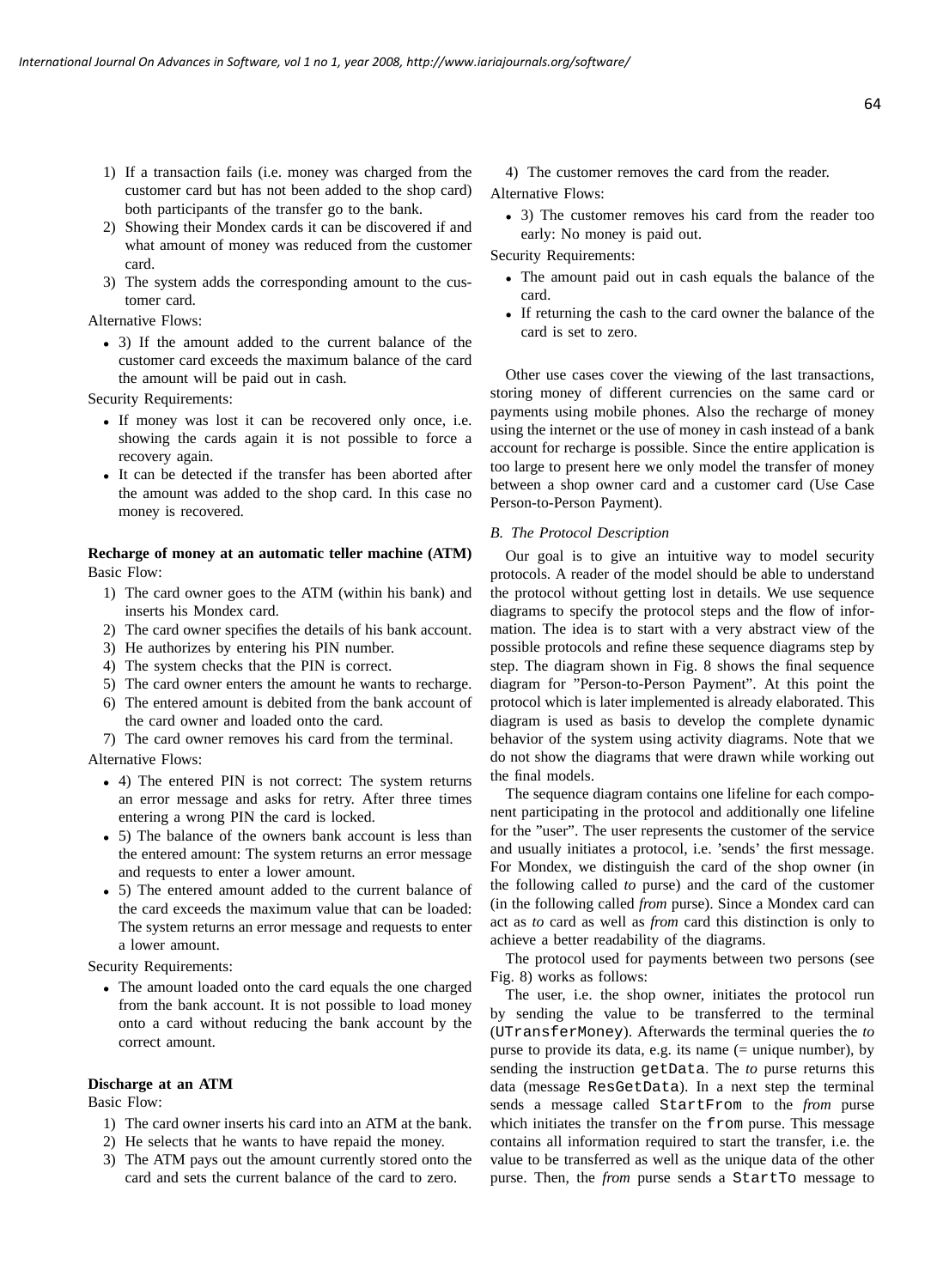

Fig. 8. Protocol Description for Person-to-Person Payment

the terminal which forwards it to the *to* purse. This message contains all data required to run a transfer and, after receiving it, the *to* purse initiates the transfer. Note that from now on the terminal only forwards message that it receives, i.e. if receiving a message from the *from* purse, it forwards it to the *to* purse without modifying the message or its state. In a next step, after checking that the received transfer information is correct, the *to* purse generates a Req(uest) message to request a transfer, i.e. requests the decrease of the balance of the *from* purse. After receiving this message the *from* purse decreases its balance and sends back a Val(ue) message which states that its balance has been decreased. Then, the *to* purse increases its balance and sends back an Ack(nowledgement) message that confirms the transfer.

# *C. Static View of the System*

In the following the modeling of the static view of a smart card application is introduced. To model specifics regarding the domain of security-critical applications we use the UML profile as well as the security data types defined in Section III. The method is exemplified by the Mondex application but is applicable for smart card applications in general.

Fig. 9 illustrates the class diagram of the Mondex application. Note that the diagram only shows the part of the static view which is needed for Person-to-Person payments, other parts e.g. regarding the recovery or recharge of money are omitted.

Every component of the system, i.e. smart card and terminal, are represented by a class annotated with stereotype ≪Smartcard≫ resp. ≪Terminal≫. This distinction is necessary because the generated code (e.g. Java Card vs. Java) and the formal model differ depending on the type of component. In the Mondex application we have the class Purse which is representing the smart card as well as the Terminal.

The message types are modeled as classes. Here, we use an abstract class annotated with stereotype ≪Message≫ from which all concrete message classes are derived. In Fig. 9 several concrete message classes, e.g. Req, Val and Ack, are defined. Note that these messages are derived from the messages modeled in the corresponding sequence diagram (see Fig. 8).

All data types are modeled as classes and annotated with corresponding stereotypes, i.e. ≪data≫ for noncryptographic data types and ≪PlainData≫, ≪HashData≫ and ≪SignData≫ for data that is going to be encrypted, hashed or signed. In the Mondex model we have defined the data class PurseData that consists of the unique name of the purse as well as a sequence number that increases after every protocol run and ensures the uniqueness of every PayDetails. A PayDetails object records the details of the current transaction, i.e. the participating purses as well as the amount to transfer. Furthermore, we define one class called Msgcontent that is going to be encrypted and thus annotated with stereotype ≪PlainData≫. This class contains the pay details of the current transaction and a message flag denoting if the (encrypted) data belongs to a Req, Val or Ack message. If this flag is omitted, the following atack is possible.

An attacker captures and suppresses a Req message and uses the contained encrypted data to send a correct Val message to the sender. Receiving this message, the sender of the Req message, i.e. the *to* purse, assumes that the *from* purse has decreased its balance correctly and increases its balance. Then, the balance of the *to* purse has been increased without decreasing the balance of the *from* purse.

Since an object of type Msgcontent is encrypted and afterwards sent with a Req, Val or Ack message, the corresponding associations are annotated with stereotype ≪encrypted≫. To denote the types of used attributes we use the self defined primitive types Number, Boolean as well as String and the security data types described in III-A. To cover associations with multiplicity greater than one we use a predefined list. For example, the Purse class has an exception log for failed transactions. This is modeled by an association with multiplicity 0..LOGLENGTH. This exception log is translated to a list that can be accessed with predefined methods e.g. to add an object to the list. These predefined operations are later used in the activity diagrams.

The possible states a component may be in are defined as an enumeration. An association from a component to this enumeration, annotated with stereotype ≪status≫ defines the states of a component. A purse may be in state IDLE, EPR (expecting request), EPV (expecting value) or EPA (expecting acknowledge). Since the terminal simply forwards messages to the cards and accepts all kinds of messages, it needs no state.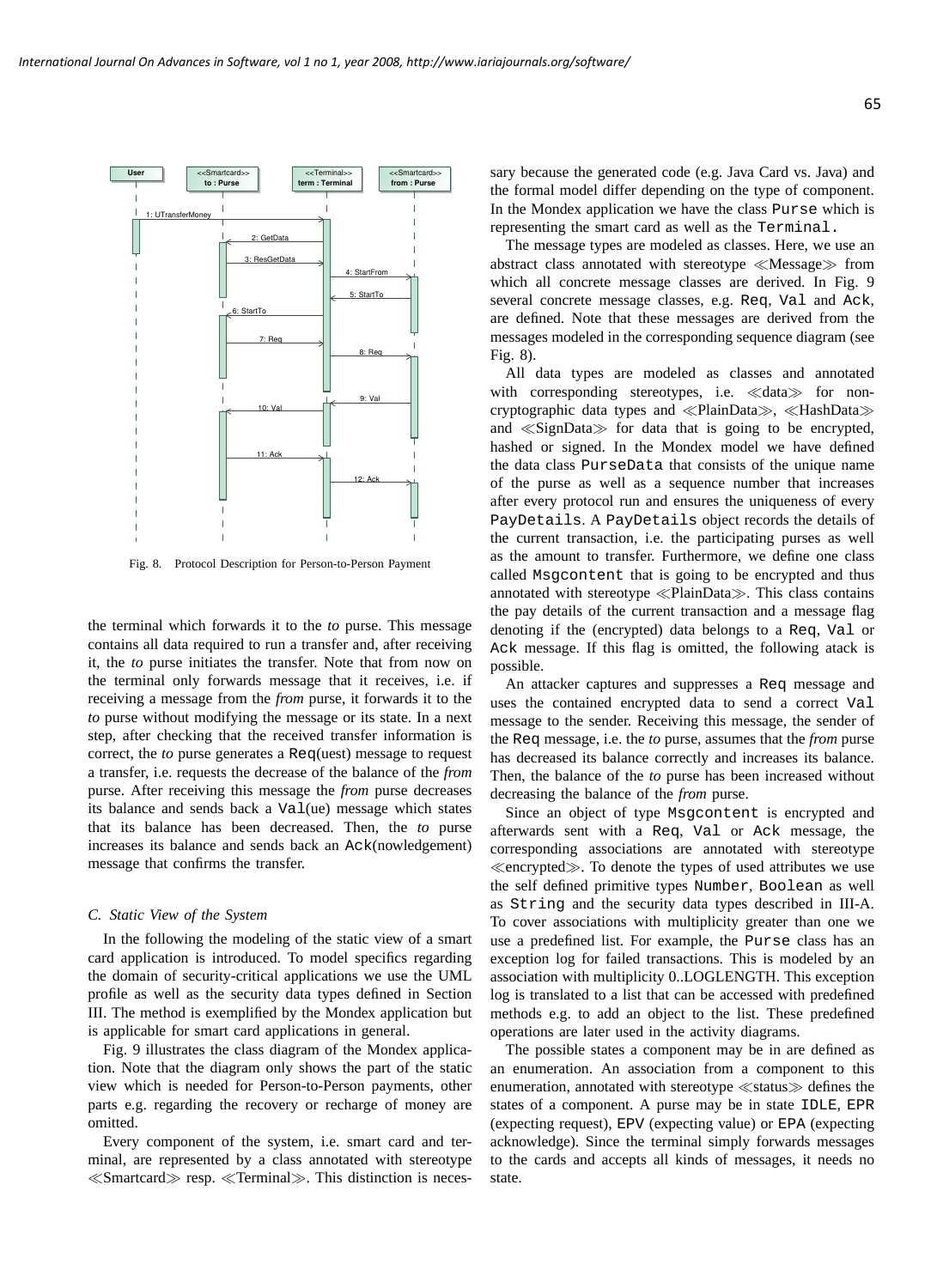

Fig. 9. Static View of the Mondex application

#### *D. Dynamic Behavior*

Sequence diagrams describe the sequence of messages that is exchanged between components but do not capture internal actions or the behavior in case an error occurs. For this reason we additionally use activity diagrams that extend the sequence diagrams and describe changes in the internal state of the components after processing a message. The activity diagram describes the communication as well as the sequence of actions taken as a result of receiving a message. At this point we use our Model Extension Language (MEL) which was shortly introduced in Section III. MEL allows to describe e.g. creation of objects, assignments or guards of conditions. We use activity diagrams instead of UML state diagrams because they turned out to be hard to read and confusing for applications we focus on (with many condition checks).

For each use case we define one activity diagram. For a better readability we additionally allow the definition of sub activities that are called within an activity. In Fig. 10 one part of the activity defining the protocol executed for Person-toPerson payments is given. The whole activity diagram can be found in the appendix.

For each component participating in the protocol one swim lane exists in the diagram. As in the sequence diagram we have a swim lane for the user, the *to* as well as *from* purse and for the terminal. A protocol can be divided into segments where one segment consists of one protocol step. A protocol step has the following parts: A component receives a message, performs several tests to check whether the message is correct and can be handled and processes the data. Finally, the component may send a message to another component. We use SendSignalActions to denote the sending of a message, AcceptEventActions to indicate the receiving of a message as well as Action elements to denote MEL expressions like object creation, assignments and calls of predefined operations.

The segment in Fig. 10 shows the swim lane of the terminal on the left as well as the one of the *from* purse. The terminal sends a StartFrom message to the *from* purse. This message contains the value to be transferred as well as the data of the *to* purse. The *from* purse receives this message. The content of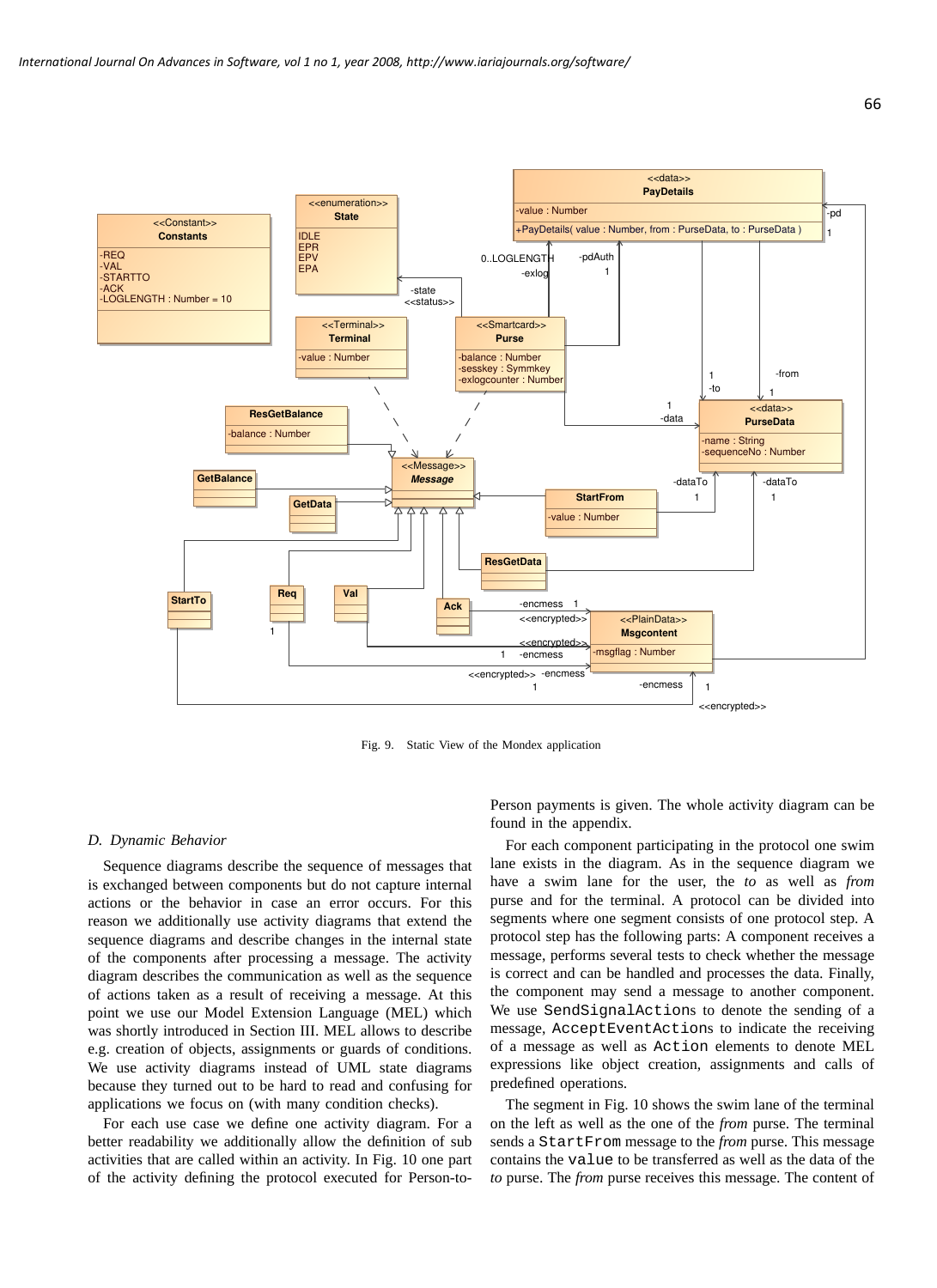

Fig. 10. Mondex Activity Diagram showing the sending, receiving and processing of a StartFrom message. On the left side one can see the swim lane of the terminal, on the right side the one of the *from* purse

it, i.e. the value and data, are handled as local variables. Then, the purse checks if the counter which counts the exception log entries is less than the possible maximum length. If not, the protocol aborts. The abort step is defined in a separate activity diagram and is called from this protocol (defined by a rake element). A sub activity has access to the properties of a component but not to the local variables. If the condition is satisfied it is tested whether the state of the purse is set to IDLE. Next, it is checked if the received value and sequence number of the *to* purse fulfill certain conditions, for example that the value to be transferred is greater than zero. These checks are also defined in a separate activity CheckValueSeqnoFrom which has two parameters and returns a boolean value with the result of the tests. Since a sub activity has no acces to the local variables, these have to be passed as arguments. The sub activity can be found in the appendix. If one of the checks fails the ABORT sub activity is called. Otherwise, the purse modifies some fields, e.g. the field pdAuth is filled with the current pay details, the purse's sequenceNo is increased and the state is updated to EPR. Our Model Extension Language has a copy semantics but updates of fields modify the fields of the original object. In a next step, a local variable encmess of type Msgcontent is created and, in the next action, encrypted with the symmetric key stored in field sesskey. The encrypt method is predefined in

MEL and used for symmetric and asymmetric encryption. The result of the encryption of data is an object of type EncData that consists of a string containing the encrypted data (see Section III). This EncData object is stored in a local variable enc. Afterwards a StartTo message containing the created enc object is sent to the terminal. The terminal receives this message and forwards it to the *to* purse. The keyword via denotes to which components the message is sent resp. denotes the used port (see subsection V-E for more details). If the communication path is unique, e.g. the purse only communicates with the terminal, the via keyword can be omitted.

Activity diagrams are used to define the communication between the different components as well as the processing of a message, i.e. they are used to model cryptographic protocols. In applications with large protocols it may be desirable to add some code by hand after generating the modeled parts of the system instead of creating activity diagrams for the whole application. For this reason the developer can add own method calls where the corresponding method bodies are added later by hand on code level. Note that this causes problems resp. inconsistencies when verifying the security of the system using a formal model automatically generated from the UML models. To ensure that the security properties which are proved on the formal model also hold on code level, the formal model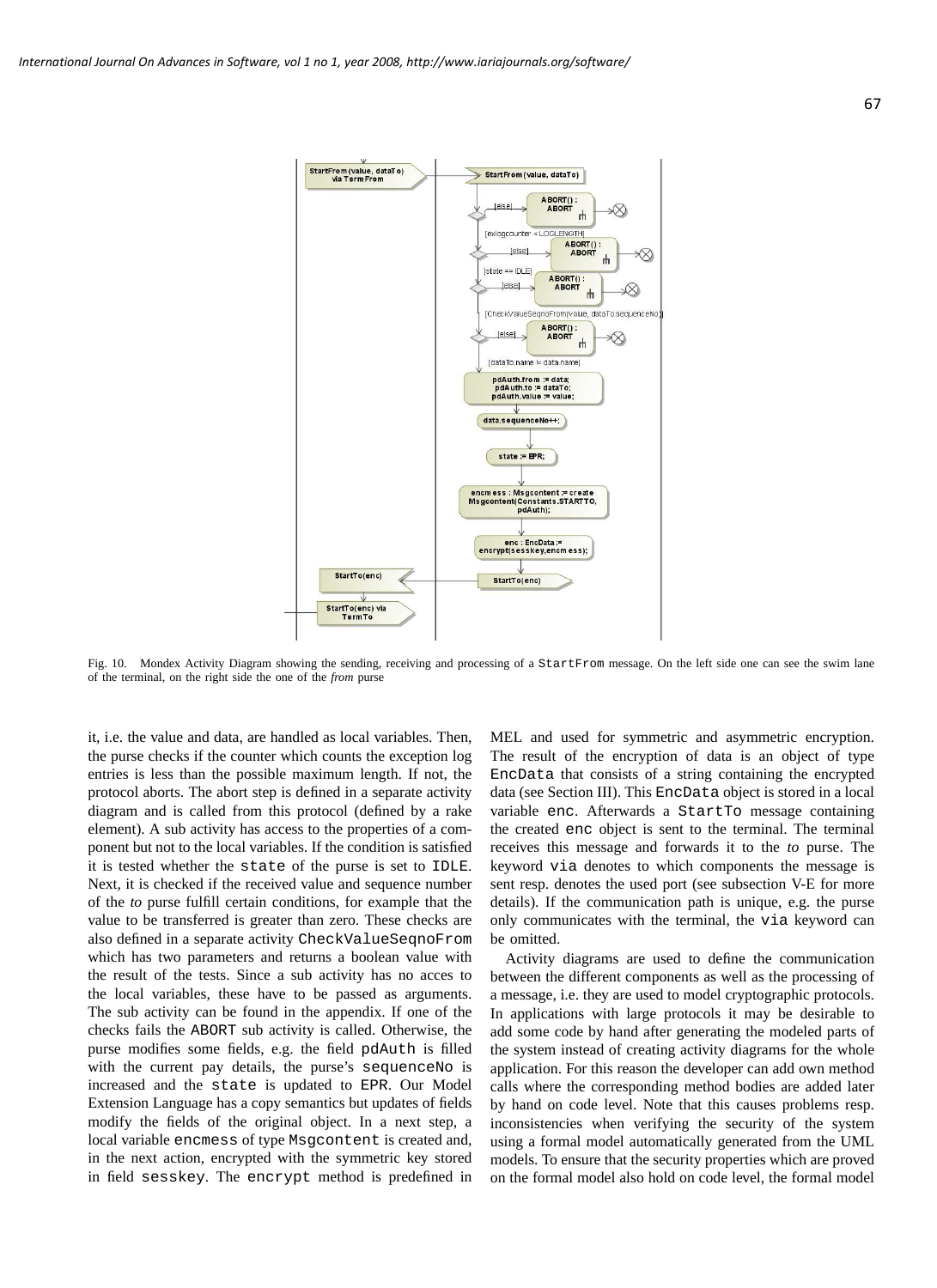has to be a suitable representation of the code. This means that all changes and additions which are made on the code (by hand) have to be done on the formal model as well.

#### *E. Attacker and Communication Model*

To verify cryptographic protocols it is necessary to formally specify the communication infrastructure as well as an attacker model. Almost all formal approaches (e.g. [21] [22]) for verifying cryptographic protocols use a rather simple model of communication and the Dolev-Yao [23] threat model. There, no constraints regarding the communication structure are given and it is assumed that the attacker may access all communication links, i.e. he can read all messages sent over that link, suppress them or write messages on that channel. In these approaches (mainly addressing internet protocols) it is ignored that certain components cannot communicate directly with other components for physical reasons.

Also, the possibility that some connections are secure against eavesdropping and others are not, is abstracted away. In contrast, our formal model is not limited to Dolev-Yao attackers. The main reason for an attacker model with reduced (but more realistic) abilities is that it becomes possible to have simpler protocols still preserving the desired security properties.

In our approach we explicitly model the existing connections. For each connection we denote if the attacker is able to read or suppress messages and whether he can send messages over that channel. But these annotations do not suffice to describe all possibilities an attacker might have. For example, an attacker could program his own forged smart card. If the protocol has a flaw such that the forged card takes advantage of the weakness of the protocol it may be possible that the attacker gains some information e.g. about secret keys.

UML provides the use of deployment diagrams to define the physical structure of a system. In our approach we use them to describe the communication structure as well as the attacker model of our application. Fig. 11 shows the deployment diagram for the Mondex application.

The components participating in the application are modeled as nodes. The terminal has one connection to the *to* purse, one to the *from* purse as well as one to the user. If a component sends a message it has to be determined which connection is used for sending. To be able to reference the connections the connection ends, also called ports, are named. If multiple connections exist between two components, the connection that is used for sending is addressed using the via keyword in the activity diagram.

For Mondex we assume that an attacker may have full access to the connections between terminal and cards. Thus, these connections are marked with read, send and suppress. Furthermore, an attacker may program his own smart card and use it as a Mondex card to attack the system.

#### VI. PLATFORM-SPECIFIC SMARTCARD MODEL

Based on the platform-independent model of the application a platform-specific model (PSM) is generated for each



Fig. 11. Deployment Model for Mondex

platform. For the Mondex application, we distinguish three platforms: one for the terminal, one for the smart card as well as one for the formal model. In this section we present the static view of the platform-specific model for the smart card in more detail.

Figure 12 shows the platform-specific class diagram of the Mondex application.

In the class diagram the abstract data types for the smart card are replaced by Java Card [24] specific data types. Note that Java Card does not support integers or strings. Thus, all fields of type Number are translated to shorts, Strings are translated into byte arrays and Boolean are replaced by the Java type boolean. Furthermore, for each class a constructor is added.

One main aspect of the PSM is the removal of stereotypes dealing with cryptography which were used in the platform-independent model. Instead, some classes and interfaces are added. The resulting class diagram is close to the structure of the Java Card code but omits some technical details. Remember that in the platform-independent model the encryption of data was modeled by adding a stereotype named ≪encrypted≫ to the corresponding association. The referenced class is then annotated with a stereotype ≪PlainData≫ which denotes that this data type can be encrypted. In the platform-specific model we add an interface called PlainData which is implemented by all classes that were marked as ≪PlainData≫ in the PIM. Moreover, we add the data type EncData that represents encrypted data. This class has a field encrypted of type byte array which stores the encrypted data. Since the Java Card Crypto API operates on byte arrays, it is of type byte[]. The class has two static methods, encrypt and decrypt, which correspond to the predefined methods of the same name defined in MEL. The encrypt method takes an object of type Key and a PlainData object and returns an EncData. The decrypt method operates on a Key and an EncData object and returns the decrypted PlainData. The classes StartTo, Req, Val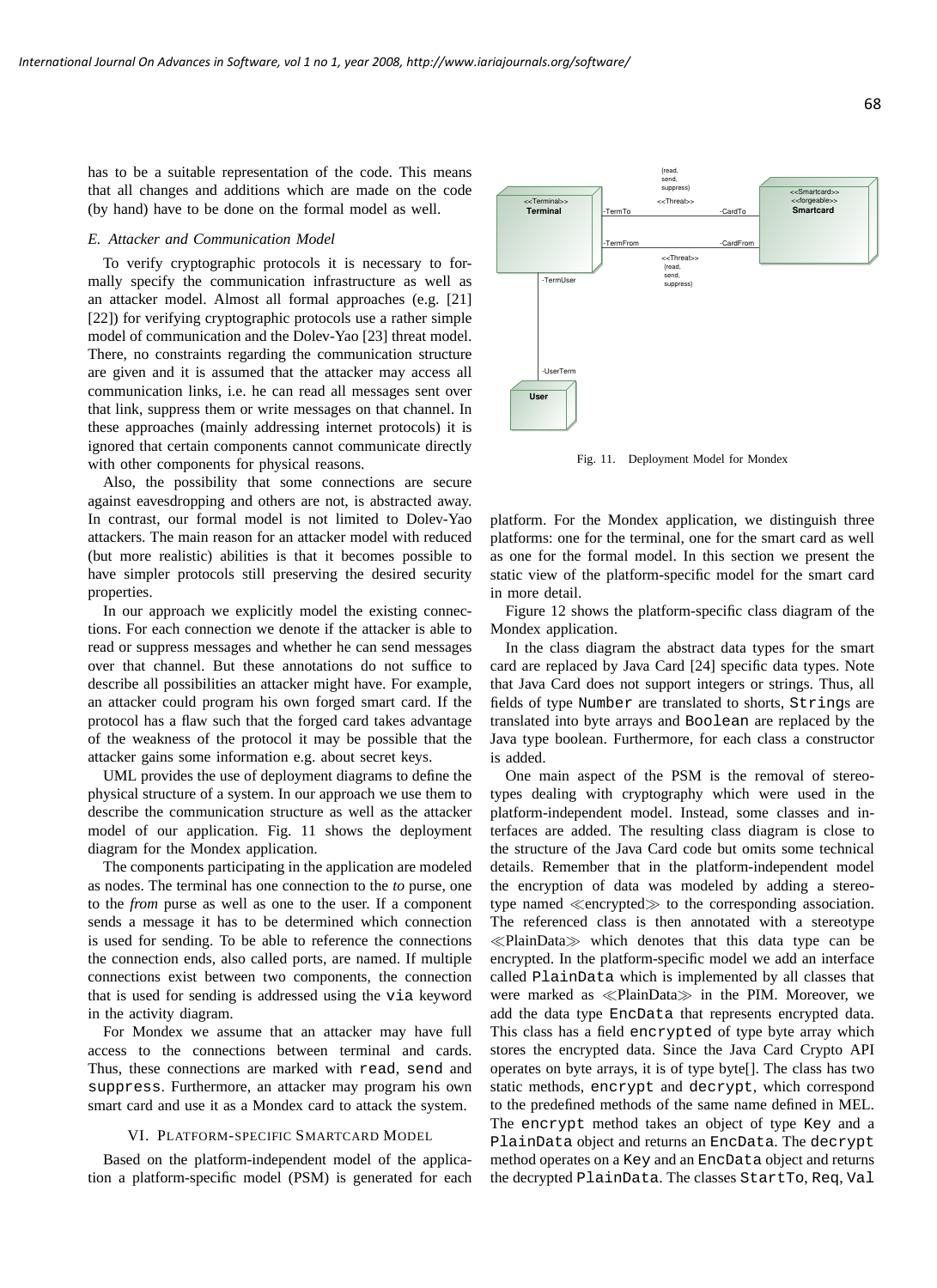

Fig. 12. Smart card-specific class diagram of the Mondex application

and Ack were defined in the PIM with associations to the class Msgcontent (annotated with ≪PlainData≫). Now, these classes have associations to the class EncData and hence reflect the implementation with Java Card.

To communicate with the terminal we add a class SimpleComm which defines two methods to receive and process a message as well as a method for sending a message. This class extends the class Applet defined in the Java Card API. The class Purse that represents the smart card extends the class SimpleComm.

Since the communication between card and terminal is based on byte arrays we additionally need a serialization mechanism that serializes the objects that are sent to the terminal. This is realised by a class named Coding that defines methods for serialization and deserialization of each object which is sent during a protocol run. More details about the implementation in Java Card as well as the generation of code can be found in [25].

The activity diagrams of the platform-specific model still have the same structure but the MEL expressions are parsed and replaced by Java Card expressions.

It is easy to see that our platform-independent model is an abstracted view of a security-critical smart card application that can be created without knowing technical details about programming with Java Cards. It is possible to model an application using the predefined stereotypes without thinking about a possible implementation. Then, in a next step, these abstract models are translated into more Java Card specific models automatically.

### VII. THE MODEL EXTENSION LANGUAGE

In this section the MEL language is presented in detail. The syntax of MEL is shown in Fig. 13. It is based on Java, but a little bit more UML-like.

The description of the grammar can be read from top to bottom. MEL can be used in UML Actions, in UML guards, and in UML SendSignalActions and AcceptEventActions which are treated differently. A (normal) action can contain either one expression, or a list of statements. A statement in MEL is simply an expression followed by a semicolon. Java statements like conditional, loop, return etc. are not supported, but must be modeled with activity diagram elements. MEL expressions and types are a subset of Java expressions and types. The most obvious omissions are arrays and generic types. The idea is to use more abstract data types like lists or sets instead of arrays. Generic types may be added for non-Java Card applications in the future. MEL contains an **else** expression that may only be used on top-level in a guard (UML also defines **else** as a special guard). A local variable declaration (locvardecl in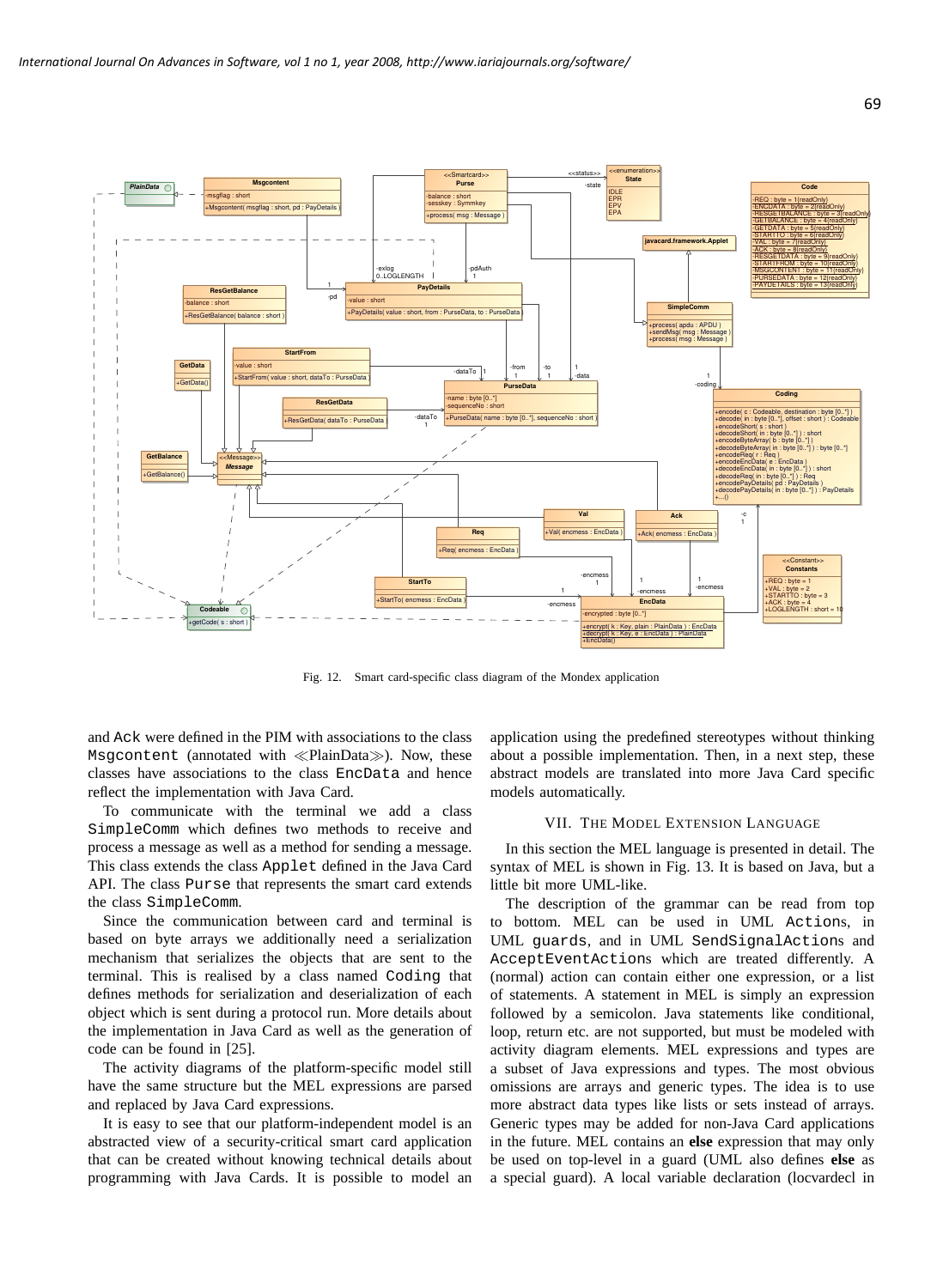Start = Action  $\vert$  Guard | SendSignalAction | AcceptEventAction Action =  $Expr$  |  $Stm*$  $Guard = Expr$ SendSignalAction = Expr  $AcceptEventAction = Expr$ Stm = Expr **;** Expr = Locvardecl | Assignment | CreateExpr | MethodCall | BinaryExpr | UnaryExpr | LiteralExpr | FieldAccess | Name | **(** Expr **)** | **else** ExprList =  $\varepsilon$  | Expr[, Expr]\* Locvardecl = Identifier **:** Type | Identifier **:** Type **:=** Expr Assignment  $=$  Expr  $:=$  Expr CreateExpr = create Identifier **(** ExprList **)** MethodCall = Identifier **(** ExprList **)** | Expr **.** Identifier **(** ExprList **)**  $BinaryExpr = Expr$  Binop Expr UnaryExpr = Unop Expr  $\vert$  Expr Unop LiteralExpr = **true** | **false** | NumberLiteral | StringLiteral FieldAccess = Expr **.** Identifier Name = Identifier | Name **.** Identifier Identifier = *Legal Java identifier (JLS 3.8)*  $Type = Name$ Binop =  $==$  | **!**  $=$  | < | > | < = | > = | + | -- | \* | **/** | % | **and** | **or** | **via** Unop =  $+$  | -- |  $++$  | -- | **not** | # NumberLiteral = *Legal Java integer literal (JLS 3.10.1)* StringLiteral = *Legal Java string literal (JLS 3.10.5)*

Fig. 13. The MEL language used in activity diagrams

Fig. 13, technically not an expression in Java) has a UMLlike syntax, similarly an assignment (**:=** instead of simply **=**). Logical operations must be written as **and**, **or**, **not** instead of **&&**, ||, **!**. A new prefix operation is **#** that denotes the length of a list or the size of a set. Another new operation is **via** that may only be used on top-level in send and accept actions and specifies the communication paths over which a message is sent or received.

After parsing a MEL expression an annotated abstract syntax tree in the form of a model is created in the same manner as by a Java compiler. Annotating MEL requires a context (the classes of the class diagram), and a current class (the swim lane of the activity diagram), and must be done in sequential order following the control flow of the activity diagram to capture the scope of local variables. Identifier are classified as either local variables, fields, classes etc. and for every method call a suitable method declaration must exist (either in the class diagram, or in the predefined types, or in a sub activity diagram), and so on.

An AcceptEventAction must be used as an entry point into a swim lane. It must contain a method call of the form *Classname(id1,id2,. . . )*, optionally followed by a **via** *Identifier*. The *Classname* must name a message class, and the identifier *id1*, *id2*, ... are interpreted as local variables with the types of the attributes and associations of *Classname*. For example, StartFrom(val,pd) means that a StartFrom message is received. val becomes a local variable of type Number that is initialized with the value attribute, and pd becomes a local variable of type PurseData containing value.dataTo (see the class diagram in Fig. 9). The scope of a local variable ends at the border of a swim lane.

MEL has a do-what-I-mean flavor that is very convenient for modeling. This can be considered as syntactical sugar. For example, the static members of a class can be accessed without a classname: The name resolution will interpret state == IDLE (see Fig. 10) as state == State. IDLE. Furthermore, MEL ignores object identities. In a communication scenario with cryptographic protocols objects are almost never identical, because messages treat objects as data. Therefore, **==** can be used to compare objects, and is interpreted as an equals test that compares attributes.

The annotated abstract syntax tree is essential for error checking as well as for the correct generation of code (e.g. **==** may become an equals method call). The idea is to make the MEL language easy to use for a modeler, but still as precise as a programming language. In the future, MEL can be extended if it is useful, for example with OCL-like constructs for collections. However, control flow should be modeled with activity edges.

#### VIII. GENERATION OF CODE

Smart cards are small, secure computers with a size of 1  $\times$  1 centimeters and a thickness of less than 1 millimeter. For example, the subscriber identity module (SIM) of mobile phones is a smart card, the new electronic passports contain a contactless smart card, and smart cards are used as payment cards, health cards, for access control. Java Card [26], [27] is a version of Java [28] tailored to smart cards. More than 3.5 billion Java smart cards have been issued up to now [29].

Java Card has the same syntax and semantics as Java, but the programming style is usually very different from 'normal' Java programs. The reason for this are the severe resource restrictions (memory and speed) of smart cards. Java Card has no Strings, no floating point arithmetic, and no Integers. Furthermore, threads and garbage collection are not supported. The missing garbage collection means that the programmer must be very careful when he creates objects or arrays because the allocated memory will never be freed.

The communication with a smart card is realized by using APDUs [30] (application protocol data units), essentially sequences of bytes in a predefined format. The Java Card API for the communication works with byte arrays. The missing garbage collection and the communication API induce a programming style that is usually not object-oriented. Typically, Java syntax is used to manipulate byte arrays directly omitting object-oriented paradigms like modularization and encapsulation. Examples can be found in [31] that contains two different Mondex implementations based on byte arrays.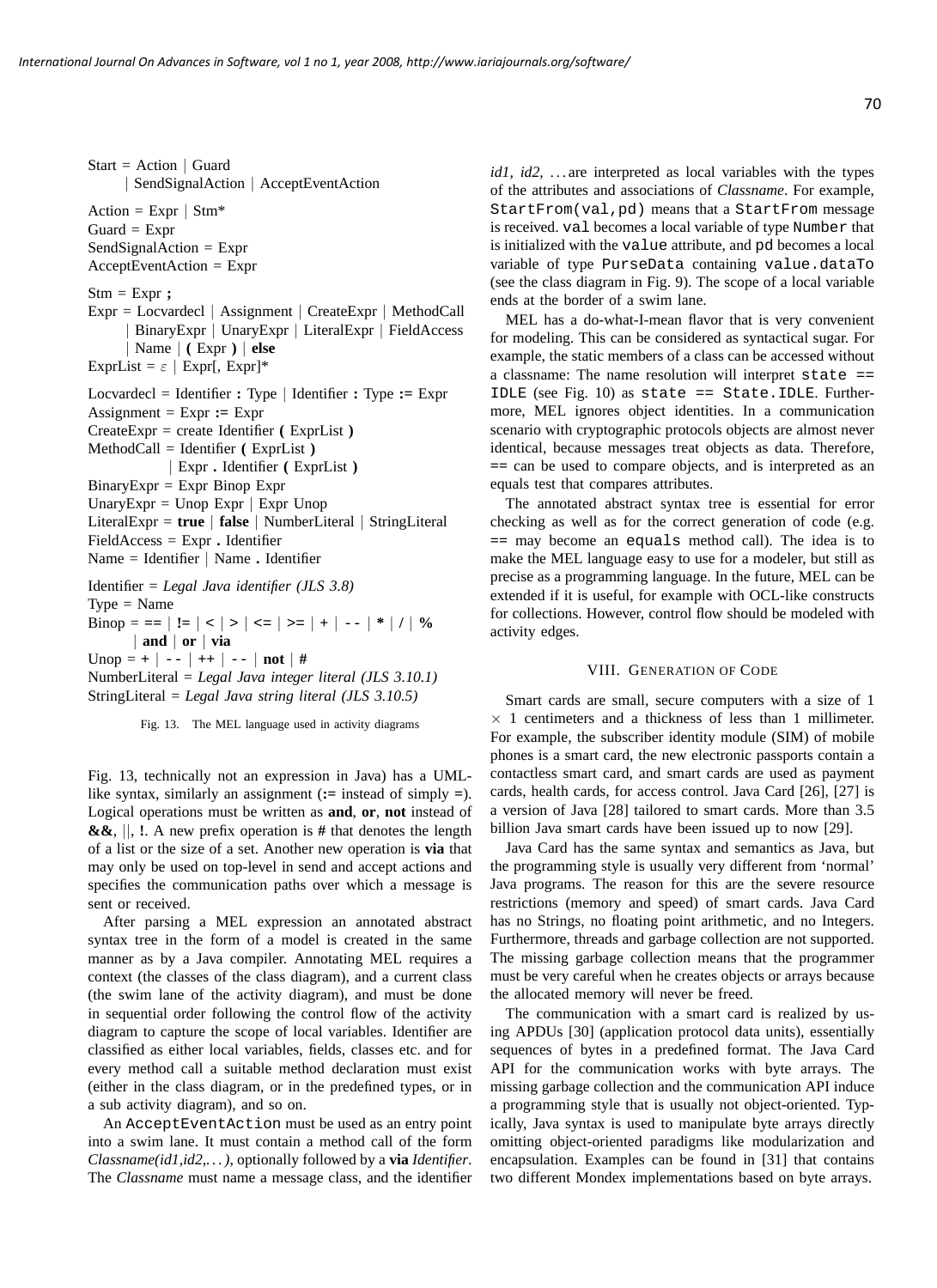In our opinion, one challenge of model-driven code generation approaches is to reduce the gap between input and target platforms. For this reason, we decided to make further use of the classes defined in the platform-independent models (and later transformed to platform-specific classes) instead of transforming the object-oriented view of the application into a program consisting of byte array representations for each object resp. class. Thus, the purse class implementing the protocol steps of the cryptographic protocol operates on the data types defined in the platform-independent model by the developer.

However, the communication is still based on byte arrays. This means, to transmit data between a smart card and a terminal the message objects as well as associated objects must be converted into byte arrays and back again. The easiest way to do so is to serialize each message object before sending it and after receiving a byte array message to convert it into the corresponding message object. This is done using an encoding similar to a TLV encoding [32], [33]. This encoding is highly application dependent because Java Card does not support reflection. Therefore it is ideally suited for automatic code generation.

Another challenge is the missing garbage collection. The required objects cannot be created during the protocol runs but must be allocated once beforehand and reused. In our approach we generate code for an object store that allocates the required objects and manages them, i.e. if an object is needed it is requested from the store. More details on the code generation can be found in [25].

# IX. GENERATION OF A FORMAL MODEL FOR VERIFICATION

To prove the security of the system under development we automatically generate a formal model based on algebraic specifications and abstract state machines suitable for our interactive theorem prover KIV. The static aspects of the modeled application are defined by algebraic specifications whereas the dynamic part of the system is translated into an abstract state machine (ASM) [2]. The formal model uses the application-dependent data types which are defined in the class diagram, i.e. specifications exist for the messages, plain data and so on. We use application-dependent types instead of a generic type as used in [34] [12]. Since the formal model is used for interactive verification, it is very helpful to have a formal model that is close to the UML models.

To model the attacker we define the attacker knowledge which contains all (relevant) data known by the attacker during a protocol run, similar to [34] and [35]. The attacker knowledge contains all data that is part of a message and can be analyzed by the attacker. In the Mondex example this includes the encrypted content of the Req, Val and Ack messages. If the attacker does not know the key he cannot decrypt the content, but with an insecure protocol he may later learn the key, and then decrypt the data. All non-security critical data such as the amount to load is not explicitly stored in the attacker knowledge because this data is not secret and assumed to be known by the attacker.

In the formal model the components of the systems are defined as different *agents* that communicate by exchanging messages. The formal model captures the behavior of the real world that is related to the application. In the real world, many Mondex cards exist. To model the transfer of money, at least two cards (agents in the formal model) are needed. Indeed, it may be possible that there exists an attack on the protocol that needs three or more cards, and does not work with only two cards. In this case a formal model with only two cards would be grossly flawed, because the proofs of the security properties would succeed for a protocol that is in reality insecure. Therefore the formal model has an arbitrary, but finite, number of cards (more precisely: instances for each agent type). To represent the communication we explicitly model the possible connections between two agents. Since more than one communication path between two agents may exist, we additionally use ports to distinguish the paths. The information about communication paths and ports is taken from the deployment diagram. To model the sending and receiving of messages in the formal model we use inboxes (essentially queues) for each component and port. An inbox is of type message list and contains all messages that were received by an agent but not yet processed.

The dynamic part of the system is modeled as an abstract state machine (ASM). The state of the ASM consists of the states of all agents. In the Mondex example the state of the purse consists of the values of the attributes and associations of the Purse class. A step of the ASM applies one ASM rule and transforms the state. A run of the ASM is a sequence of single steps and creates a trace, i.e. a sequence of its states. A trace models arbitrary protocol runs that could happen in the real world. Since many different events occur in the real world (e.g. the attacker may choose to interfere with a communication or not) an adequate formal model is the set of all possible traces. If the protocol is secure for all possible traces we assume that the protocol is secure in the real world. Therefore the ASM must allow the same choices that are possible in the real world, i.e. the ASM must be indeterministic. We model the real world by defining an ASM rule that nondeterministically chooses an agent which – if possible – executes a protocol step. If for example the Purse agent is chosen, it is checked whether the inbox (of the connection to the terminal) is non-empty. If so, the first message is taken and processed. If the inbox is empty, another agent is chosen by the ASM. If the first message is of type StartFrom, the ASM rule describing the processing of a StartFrom message is executed. This rule is shown in listing 1. To generate the ASM rule, the activity diagrams are used as input (see Fig. 10).

It is not the purpose of this paper to describe the syntax and semantics of the ASM rules as they are used in the KIV system. Therefore, we give just an informal overview of the example rule. The content of the StartFrom message, i.e. the value and the PurseData of the to purse, are stored in local variables (lines 2 and 3 in listing 1). Next, it is checked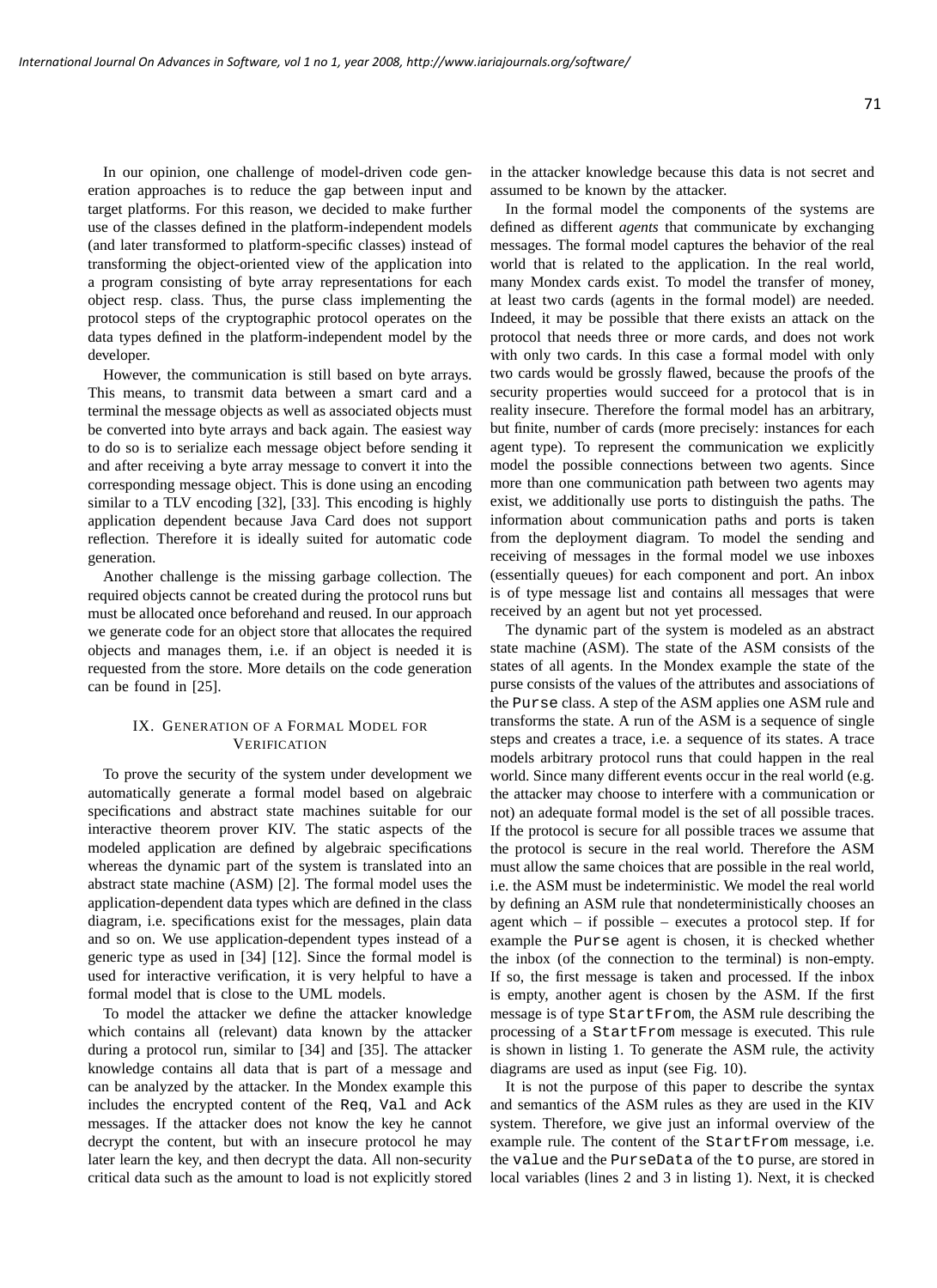```
1 STARTFROM#
2 let value = inmsg.value,
3 dataTo = inmsg.dataTo in
4 if exlogcounter(ag) < LOGLENGTH
5 then
6 if state(ag) = IDLE
7 then
8 ...
9 pdAuth(ag) .from := data(ag);
10 pdAuth(ag) .to := dataTo;
11 pdAuth(aq) .value := value;
12 data(ag) .sequenceNo := data(ag)
13 .sequenceNo + 1;
14 state(ag) := EPR;
15
16 let encmess = mkMsgcontent(
17 STARTTO,pdAuth(ag)) in
18 let enc = encrypt(
19 sesskey(ag),encmess) in
20 outmsq(aq) := mkStartTo(enc);
21 else ABORT#
22 else ABORT#
    Listing 1. ASM rule of processing a StartFrom message
```
if the exception log has free entries (line 4). The expression exlogcounter(ag) is specific for the formal model. ag is a variable for a Purse agent. As mentioned previously, the formal model contains an arbitrary number of Purse agents, and ag is the agent chosen in this ASM step. Agents are modeled with dynamic functions in the formal model, i.e. exlogcounter is a function that maps a Purse agent to the value of its exlogcounter attribute. It can be read as ag.exlogcounter. Similar functions exist for all attributes and associations of Purse (pdAuth(ag), state(ag), ...). Then the ASM rule checks whether the state of the card is set to IDLE (line 6) and performs some additional checks. If all tests succeed, several attributes and associations of the considered agent ag, in this case the purse agent, are updated (lines 9 - 14). An update means that the corresponding dynamic function is modified (therefore the function is called 'dynamic'). In a next step, a local variable encmess of type Msgcontent is created with the msgflag STARTTO that indicates a StartTo message and the current pay details (line 16). Then, this variable is encrypted by using a predefined encrypt function (line 18). The dynamic function outmsg that is generated automatically for each agent stores the message that is going to be sent after termination of the ASM rule for processing a StartFrom message. In our case, a StartTo message is sent next and stored outmsg (line 20). If one of the checks made in the beginning fails, the protocol aborts (line 21 and 22). The abortion is defined in a separate ASM rule called ABORT#. It can be seen that the structure of the ASM rule follows the structure of the activity diagram, but uses a different syntax, and has a semantics that is similar to MEL (e.g. copy semantics), but not identical (dynamic functions and inboxes are not part of MEL).

One relevant security property for Mondex is that the sum of money stored on all Mondex cards plus the sum of money stored in all (valid) exception logs does not increase or decrease over the time. This implies that no money is lost or created during a transfer of money, even in the presence of an attacker. This property can be formulated as a theorem in the formal model and proved with our theorem prover KIV. Of course, since a card may be recharged, this holds only for the use case 'Person-to-Person Payment'.

In previous work Haneberg [12] [36] developed a formal model based on ASMs and verification techniques to prove the security of an abstract model. This approach was successfully used in several case studies. The formal model introduced in this section is based on the one by Haneberg but uses application-dependent data types instead of a generic data format.

# X. RELATED WORK

Basin et al. [37] [38] present a model-driven methodology for developing secure systems which is tailored to the domain of role-based access control. The aim is to model a componentbased system including its security requirements using UML extension mechanisms. To support the modeling of security aspects and of distributed systems several UML profiles are defined. Furthermore, transformation functions are defined that translate the modeled application into access control infrastructures. The platforms for which infrastructures are generated, are Enterprise JavaBeans, Enterprise Services for .Net as well as Java Servlets.

Another approach that is related to ours is UMLSec developed by Jan Jurjens [8]. As in our approach he proposes to ¨ use UML for the development of security-critical applications. UMLSec defines a UML profile which adds security-relevant information to the UML diagrams. Security properties are expressed by using stereotypes. Jürjens provides tool support for verifying properties by linking the UML tool to a model checker resp. automated theorem provers. By doing so, the security properties mainly addressed are those that are expressed by the predefined stereotypes. The relevant formal model reflects an abstracted view of parts of the entire system. In our approach we concentrate on a transformation process that generates a formal model of the entire application which can be used for interactive verification of all system aspects. Based on the generated formal model, we can express and prove application dependent security properties such as "No money can be created within the Mondex application". In contrast to UMLSec we additionally focus on the generation of running Java Card code as well as the proof that this code is a refinement of the formal model.

In [39] Kuhlmann et al. model the Mondex system with UML. Only static aspects of the application including method signatures are defined by using UML class diagrams. To specify the security properties that have to be valid the approach uses the object constraint language (OCL). The specified constraints are checked using the tool USE (UMLbased Specification Environment). USE validates a model by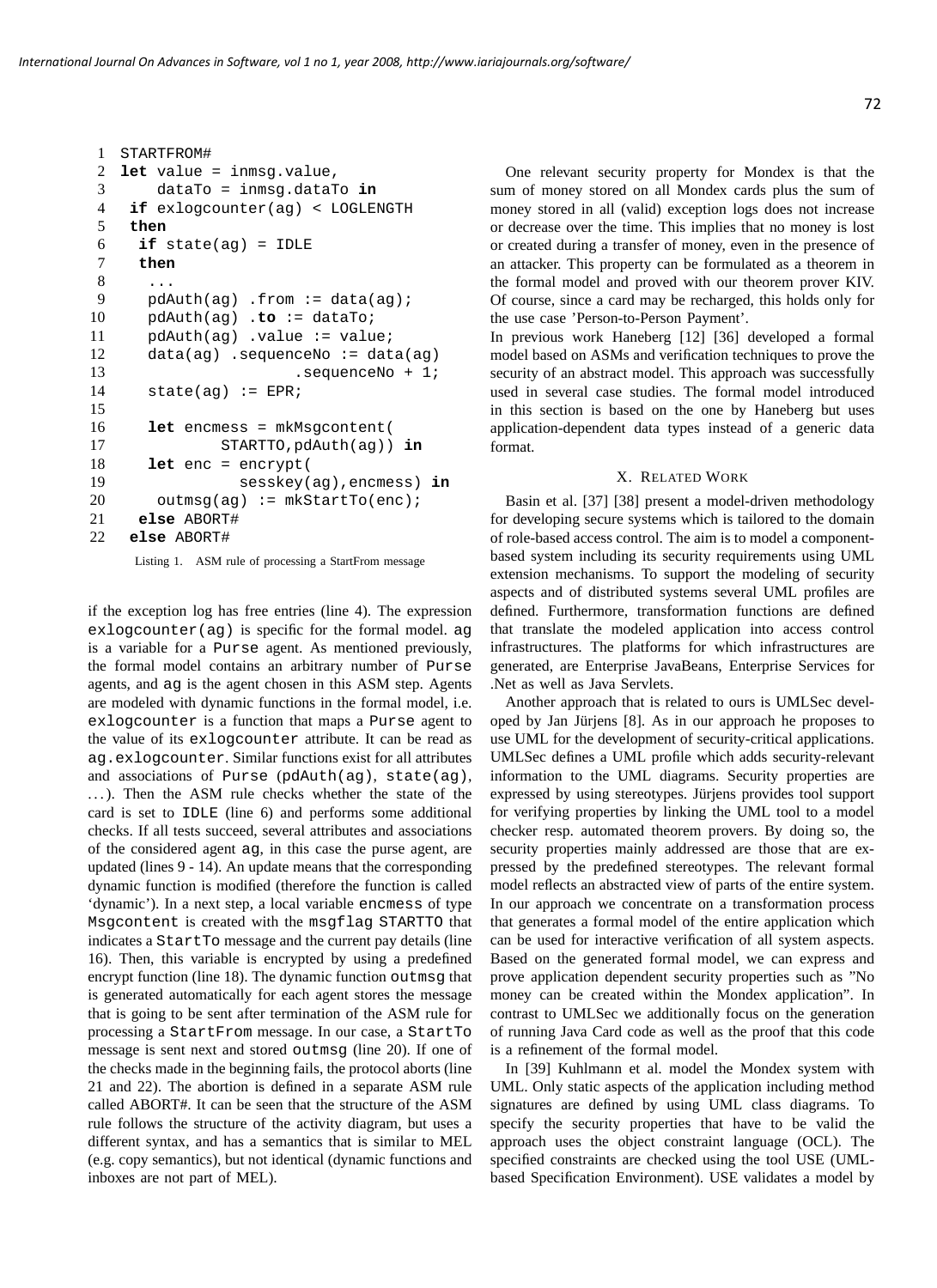testing it, i.e. it generates object diagrams as well as sequence diagrams of possible protocol runs. The approach neither considers the generation of code nor the use of formal methods to prove the security of the modeled application. The models are only validated by testing.

Alam et al. [40] present a model-driven security engineering framework for B2B-workflows. They introduce a domainspecific language for specifying access control policies which is used in the context of UML models. Furthermore, a UML profile for trust management is defined. After modeling a B2B application with UML, it is then translated into low-level web service artefacts using model-to-model and model-to-text transformations.

Deubler et al. present a method to develop security-critical service-based systems [41]. For modeling and verification the tool AutoFocus [42] is used. AutoFocus is similar to UML and facilitates the modeling of an application from different views. Moreover, the tool is linkable to the model checker SMV. The approach focuses on the specification of an application with AutoFocus and, in a next step, the generation of SMV input files and formal verification using SMV. The generation of secure code is not part of the approach.

# XI. CONCLUSION

We presented our SecureMDD approach for the modeling of security-critical systems, especially smart card applications, with UML. Using this model-driven method UML models can be automatically translated into a formal model that is used to verify the security of our models. Furthermore, executable code can be generated automatically. In this paper we focused on the modeling with UML, i.e. the use of our UML profile which is tailored to security-critical applications and our Model Extension Language that we use in activity diagrams to describe cryptographic protocols. We propose a modeling technique that is easy to learn and abstracts from specifics regarding the formal specification or implementation. One disadvantage of UML is that it is only semi-formally defined. Since in our approach the UML models are translated into abstract state machines, we give them a formal semantics. We do not define a semantics for UML in general but only consider those parts that are used in our approach and which are interpreted in the context of security-critical applications. Our technique has evolved over several case studies. E.g. we have analyzed an application where a smart card is used as a copycard for a library [35]. Another case study deals with an application to buy cinema tickets using a mobile phone [12].

At the moment our approach is tailored to smart card applications but we are going to extend it, e.g. to serviceoriented architectures, in the future. For example, the german electronic health card which consists of smart card parts as well as services that are realized as SOA, would fit into this domain. Another focus of future research is to build in the expression of security properties on the level of platformindependent modeling, for example by supporting the use of OCL expressions.

### **REFERENCES**

- [1] *Mondex*, MasterCard International Inc., URL: http://www.mondex.com.
- [2] E. Börger and R. F. Stärk, Abstract State Machines-A Method for High-*Level System Design and Analysis*. Springer-Verlag, 2003.
- [3] Y. Gurevich, "Evolving algebras 1993: Lipari guide," in *Specification* and Validation Methods, E. Börger, Ed. Oxford Univ. Press, 1995, pp.  $9 - 36$
- [4] M. Balser, W. Reif, G. Schellhorn, K. Stenzel, and A. Thums, "Formal system development with KIV," in *Fundamental Approaches to Software Engineering*, T. Maibaum, Ed. Springer LNCS 1783, 2000.
- [5] H. Grandy, K. Stenzel, and W. Reif, "A Refinement Method for Java Programs," in *Formal Methods for Open Object-Based Distributed Systems (FMOODS)*, ser. LNCS, vol. 4468. Springer, 2007.
- [6] K. Stenzel, "A formally verified calculus for full Java Card," in *Algebraic Methodology and Software Technology (AMAST) 2004, Proceedings*, C. Rattray, S. Maharaj, and C. Shankland, Eds. Springer LNCS 3116, 2004.
- [7] K. Stenzel, "Verification of Java Card Programs," Ph.D. dissertation, Universität Augsburg, Fakultät für Angewandte Informatik, URL: http://www.opus-bayern.de/uni-augsburg/volltexte/2005/122/,or http://www.informatik.uni-augsburg.de/forschung/dissertations/, 2005.
- [8] J. Jürjens, Secure Systems Development with UML. Springer, 2005.
- [9] N. Moebius, D. Haneberg, G. Schellhorn, and W. Reif, "A Modeling Framework for the Development of Provably Secure E-Commerce Applications," in *International Conference on Software Engineering Advances (ICSEA) 2007*. IEEE Press, 2007.
- [10] M. Balser, W. Reif, G. Schellhorn, and K. Stenzel, "KIV 3.0 for Provably Correct Systems," in *Current Trends in Applied Formal Methods*, ser. LNCS 1641, Boppard, Germany. Springer-Verlag, 1999.
- [11] D. Haneberg, G. Schellhorn, H. Grandy, and W. Reif, "Verification of Mondex Electronic Purses with KIV: From Transactions to a Security Protocol," *Formal Aspects of Computing*, vol. 20, no. 1, January 2008.
- [12] H. Grandy, D. Haneberg, W. Reif, and K. Stenzel, "Developing Provably Secure M-Commerce Applications," in *Emerging Trends in Information and Communication Security (ETRICS)*, ser. LNCS, G. Muller, Ed., vol. ¨ 3995. Springer, 2006, pp. 115–129.
- [13] "Eclipse Modeling Project," http://www.eclipse.org/modeling/.
- [14] "Open Architecture Ware," http://www.openarchitectureware.org/.
- [15] Object Management Group (OMG), "The unified modeling language," 2006. [Online]. Available: www.uml.org/
- [16] J. Woodcock, "First steps in the verified software grand challenge," *IEEE Computer*, vol. 39, no. 10, pp. 57–64, 2006.
- [17] C. Jones and J. Woodcock, Eds., *Formal Aspects of Computing*. Springer, January 2008, vol. 20 (1).
- [18] G. Schellhorn, H. Grandy, D. Haneberg, N. Moebius, and W. Reif, "A Systematic Verification Approach for Mondex Electronic Purses using ASMs," in *Dagstuhl Seminar on Rigorous Methods for Software Construction and Analysis*, U. G. J.-R. Abrial, Ed. Springer LNCS 5115, 2008.
- [19] G. Schellhorn, H. Grandy, D. Haneberg, and W. Reif, "The Mondex Challenge: Machine Checked Proofs for an Electronic Purse," in *Formal Methods 2006, Proceedings*, ser. LNCS, J. Misra, T. Nipkow, and E. Sekerinski, Eds., vol. 4085. Springer, 2006, pp. 16–31.
- [20] S. Stepney, D. Cooper, and J. Woodcock, "AN ELECTRONIC PURSE Specification, Refinement, and Proof," Oxford University Computing Laboratory, Technical monograph PRG-126, July 2000.
- [21] L. C. Paulson, "Inductive analysis of the internet protocol TLS," Computer Laboratory, University of Cambridge, Tech. Rep. 440, Dec. 1997.
- [22] G. Lowe, "Breaking and Fixing the Needham-Schroeder Public-Key Protocol Using FDR," in *Tools and Algorithms for Construction and Analysis of Systems, Second International Workshop (TACAS)*. Springer LNCS 1055, 1996, pp. 147–166.
- [23] D. Dolev and A. C. Yao, "On the security of public key protocols," in *Proc. 22th IEEE Symposium on Foundations of Computer Science*. IEEE, 1981, pp. 350–357.
- [24] *Java Card 2.2 Specification*, Sun Microsystems Inc., 2002, http://java.sun.com/products/javacard/.
- [25] N. Moebius, K. Stenzel, H. Grandy, and W. Reif, "Model-Driven Code Generation for Secure Smart Card Applications," in *20th Australian Software Engineering Conference*. IEEE Press, 2009.
- [26] *Application Programming Interface Java Card Platform, Version 2.2.1*, Sun Microsystems Inc., URL: http://java.sun.com/products/javacard/.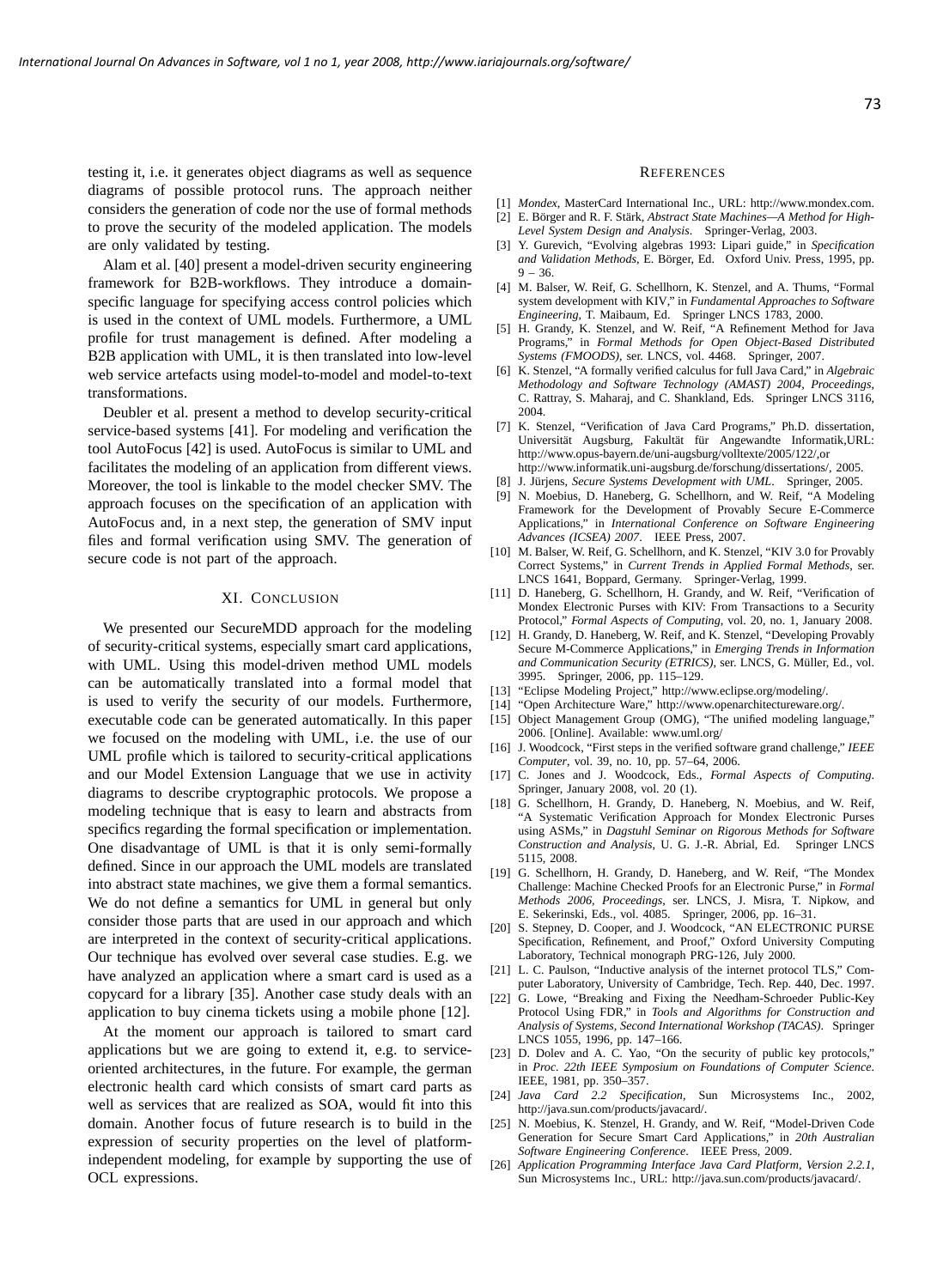- [27] Sun Microsystems, "Java Card 3.0 Platform Specification," http://java.sun.com/javacard/3.0/specs.jsp, 2008.
- [28] J. Gosling, B. Joy, G. Steele, and G. Bracha, *The Java (tm) Language Specification, Third Edition*. Addison-Wesley, 2005.
- [29] Sun Microsystems, "Press release," April 22 2008. [Online]. Available: http://www.sun.com/aboutsun/pr/2008-04/sunflash.20080422.1.xml
- [30] *ISO 7816-4 Identification Cards Integrated cicuit(s) cards with contacts – Part 4: Organization, security and commands for interchange*, International Standards Organization, 1995.
- [31] H. Grandy, N. Moebius, M. Bischof, D. Haneberg, G. Schellhorn, K. Stenzel, and W. Reif, "The Mondex Case Study: From Specifications to Code," University of Augsburg, Technical Report 2006-31, December 2006, uRL: http://www.informatik.uniaugsburg.de/lehrstuehle/swt/se/publications/.
- [32] H. Grandy, R. Bertossi, K. Stenzel, and W. Reif, "ASN1-light: A Verified Message Encoding for Security Protocols," in *Software Engineering and Formal Methods, SEFM*. IEEE Press, 2007.
- [33] O. Dubuisson, *ASN.1 Communication Between Heterogeneous Systems*. Elsevier-Morgan Kaufmann, 2000.
- [34] L. C. Paulson, "The Inductive Approach to Verifying Cryptographic Protocols," *Journal of Computer Security*, vol. 6, pp. 85–128, 1998.
- [35] D. Haneberg, H. Grandy, W. Reif, and G. Schellhorn, "Verifying Smart Card Applications: An ASM Approach," in *International Conference on integrated Formal Methods (iFM) 2007*, ser. LNCS, vol. 4591. Springer, 2007.
- [36] D. Haneberg, H. Grandy, W. Reif, and G. Schellhorn, "Verifying Security Protocols: An ASM Approach," in *12th Int. Workshop on Abstract State Machines, ASM 05, D. Beauquier, E. Börger, and A. Slissenko, Eds.* University Paris 12 – Val de Marne, Creteil, France, March 2005. ´
- [37] D. Basin, J. Doser, and T. Lodderstedt, "Model Driven Security: From UML Models to Access Control Infrastructures," *ACM Transactions on Software Engineering and Methodology*, pp. 39–91, 2006.
- [38] T. Lodderstedt, D. A. Basin, and J. Doser, "SecureUML: A UML-Based Modeling Language for Model-Driven Security," in *UML 2002 - The Unified Modeling Language, 5th International Conference*, 2002, pp. 426–441.
- [39] M. Kuhlmann and M. Gogolla, "Modeling and validating Mondex scenarios described in UML and OCL with USE," *Formal Aspects of Computing*, vol. 20, no. 1, pp. 79–100, January 2008.
- [40] M. Alam, R. Breu, and M. Hafner, "Model-Driven Security Engineering for Trust Management in SECTET," *JSW*, vol. 2, no. 1, pp. 47–59, 2007.
- [41] M. Deubler, J. Grünbauer, J. Jürjens, and G. Wimmel, "Sound development of secure service-based systems," in *Proceedings of the 2nd International Conference on Service Oriented Computing*. ACM, 2004, pp. 115–124.
- [42] M. Broy, F. Huber, and B. Schätz, "AutoFocus Ein Werkzeugprototyp" zur Entwicklung eingebetteter Systeme," *Informatik, Forschung und Entwicklung*, vol. 14, no. 3, pp. 121–134, 1999.

#### **APPENDIX**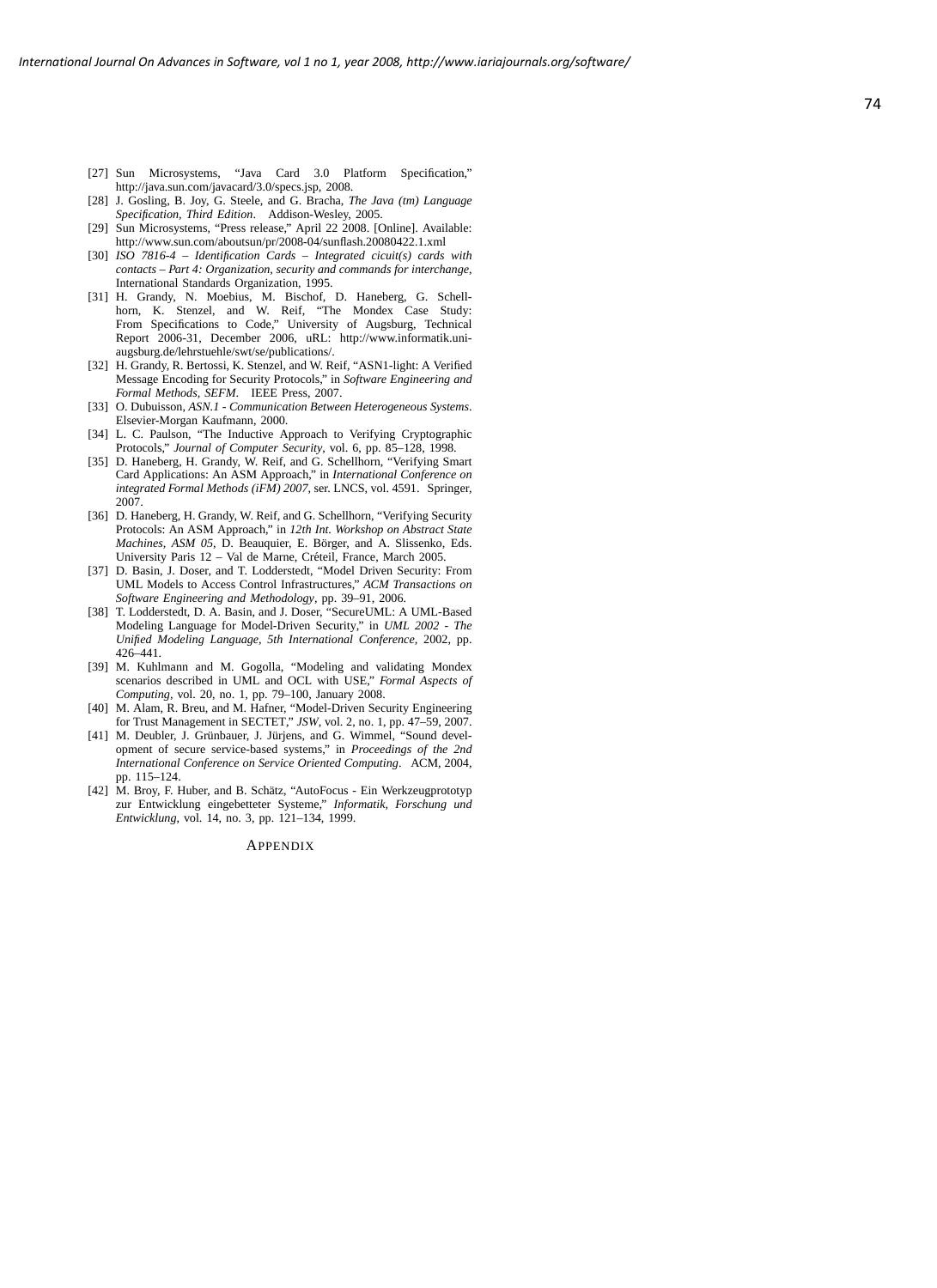

Fig. 14. Mondex Activity Diagram for Transferring Money, Part 1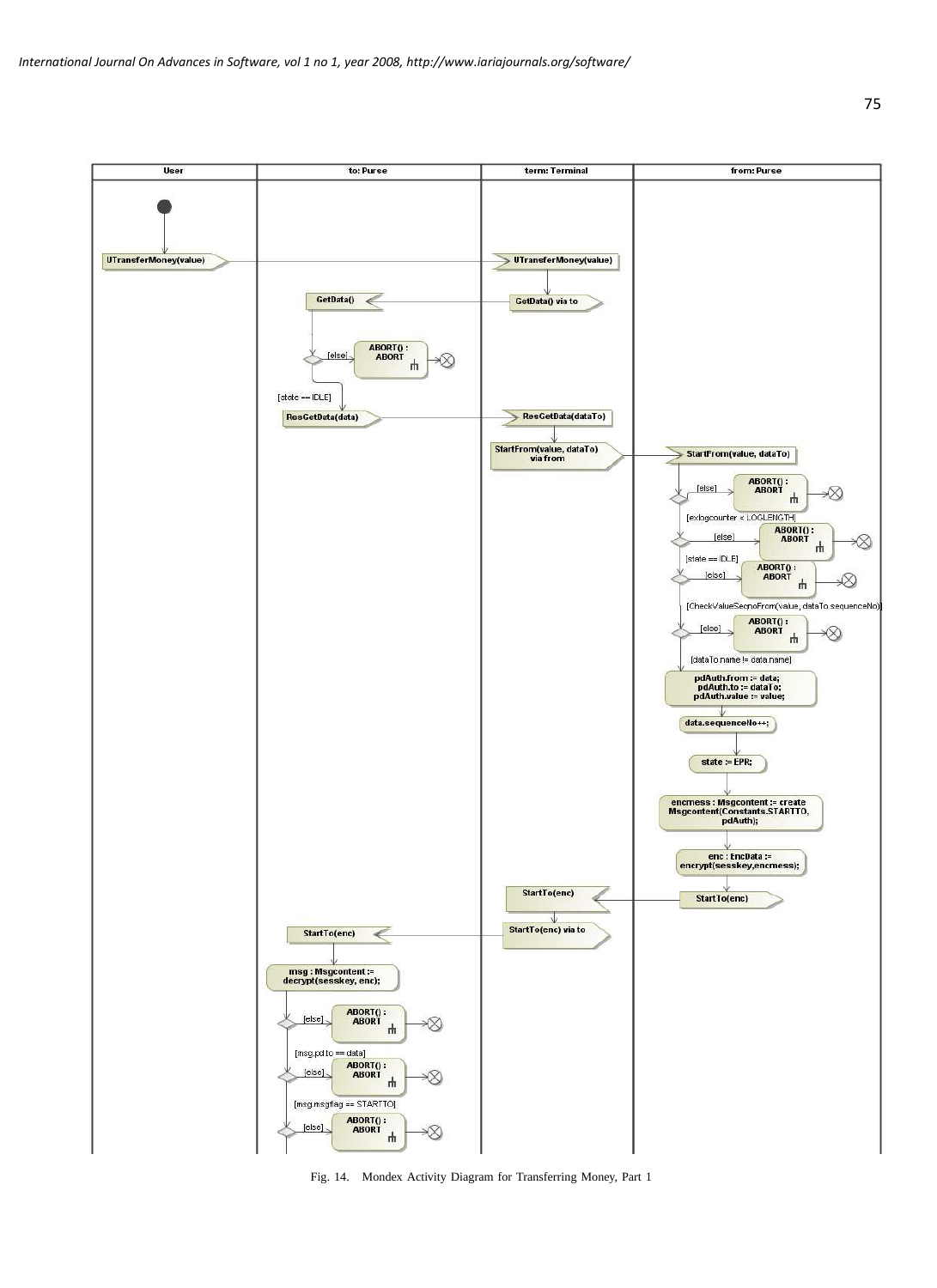

Fig. 15. Mondex Activity Diagram for Transferring Money, Part 2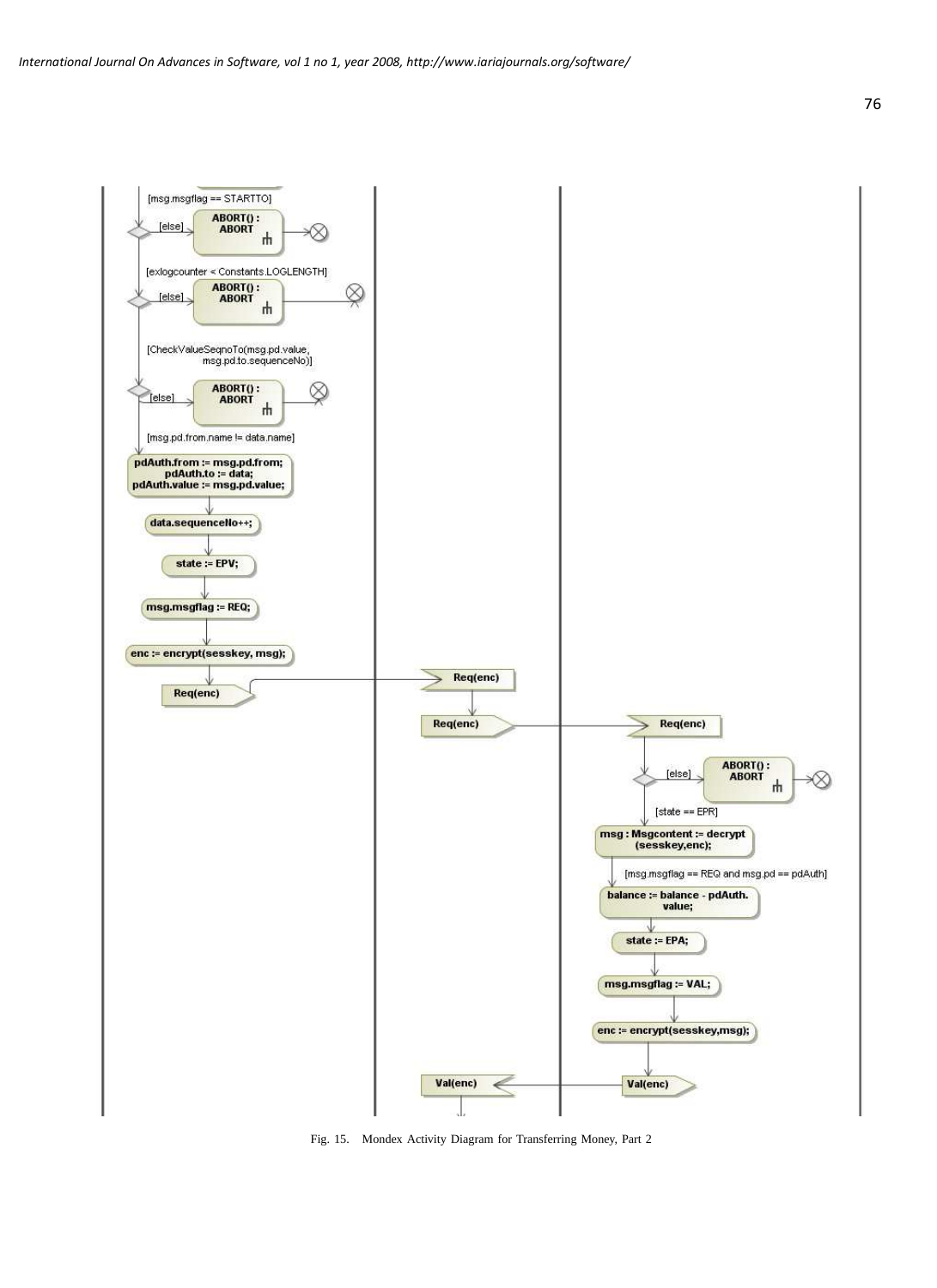

Fig. 16. Mondex Activity Diagram for Transferring Money, Part 3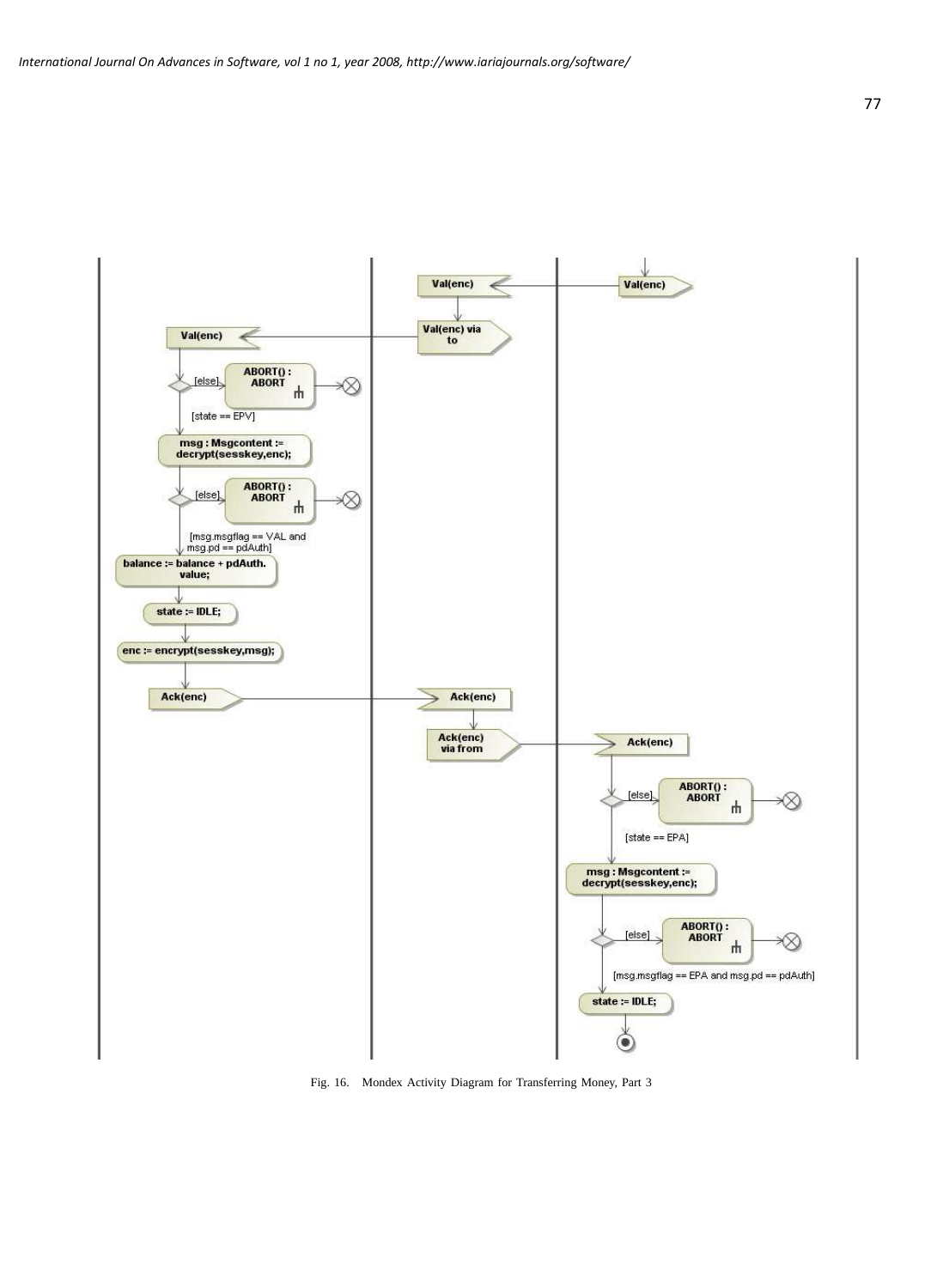

Fig. 17. Mondex Activity Diagram for Subactivity Abort()



Fig. 18. Mondex Activity Diagram for Subactivity CheckValueSeqnoTo(value : Number, seqno : Number): Boolean